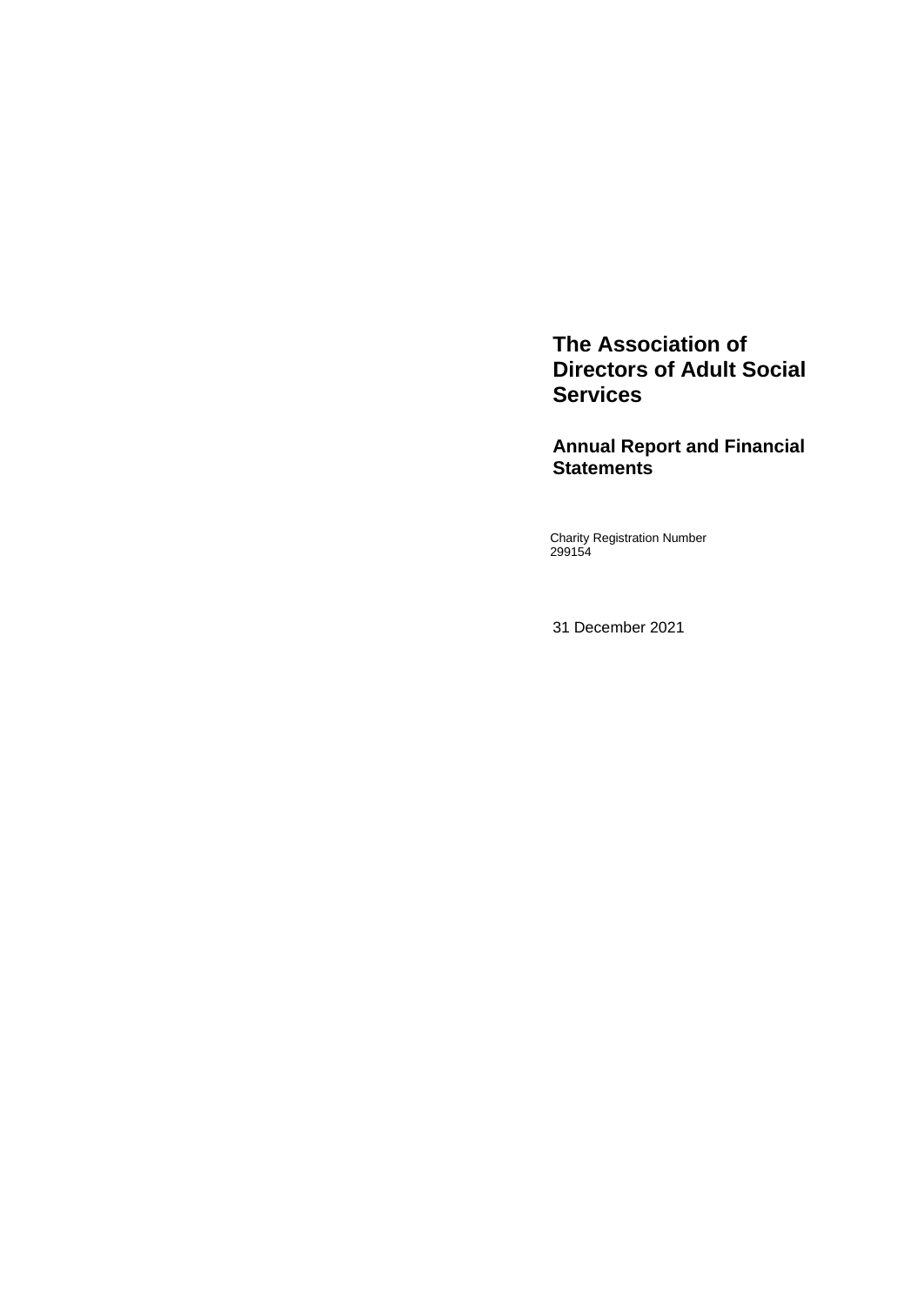# **Contents**

# **Reports**

| Reference and administrative details |    |
|--------------------------------------|----|
| Report of the Trustees               | 2  |
| Independent auditor's report         | 13 |

# **Financial statements**

| Statement of financial activities | 18 |
|-----------------------------------|----|
| <b>Balance sheet</b>              | 19 |
| Statement of cash flows           | 20 |
| Principal accounting policies     | 21 |
| Notes to the financial statements | 25 |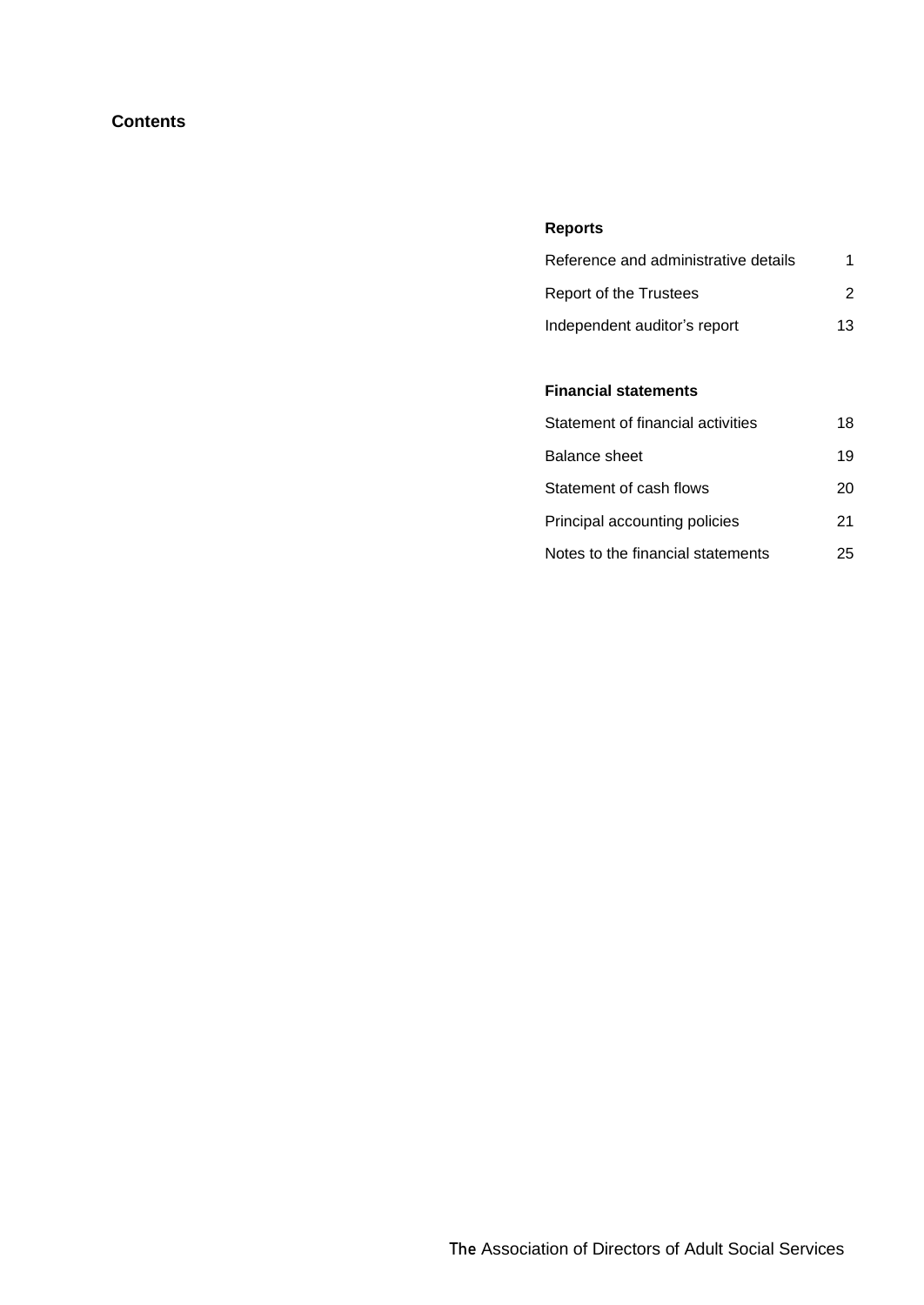# **Reference and administrative details**

<span id="page-2-0"></span>

| <b>Trustees</b>                    | Stephen Chandler, President (from 28 April 2021)<br>Sarah McClinton, Vice President (from 28 April 2021)<br>James Bullion, Immediate Past President (from 28 April<br>2021)<br>Iain MacBeath, Honorary Treasurer<br>Glen Garrod, Honorary Secretary<br>Beverley Tarka (from 28 April 2021)<br>Julie Ogley (from 1 September 2021)<br><b>Richard Humphries</b><br>Alison Tombs (to 23 August 2021)<br>Balwinder Kaur (from 1 September to 17 December 2021)<br><b>Catharine Roff</b><br>Carol Tozer (to 31 August 2021) |
|------------------------------------|------------------------------------------------------------------------------------------------------------------------------------------------------------------------------------------------------------------------------------------------------------------------------------------------------------------------------------------------------------------------------------------------------------------------------------------------------------------------------------------------------------------------|
| <b>Chief Executive</b>             | <b>Cathie Williams</b>                                                                                                                                                                                                                                                                                                                                                                                                                                                                                                 |
| <b>Resource Manager</b>            | Julie Boulting-Hodge                                                                                                                                                                                                                                                                                                                                                                                                                                                                                                   |
| <b>Principal address</b>           | Association of Directors of Adult Social Services<br>18 Smith Square<br>London<br>SW1P 3HZ                                                                                                                                                                                                                                                                                                                                                                                                                             |
| <b>Charity Registration Number</b> | 299154                                                                                                                                                                                                                                                                                                                                                                                                                                                                                                                 |
| <b>Auditor</b>                     | <b>Buzzacott LLP</b><br>130 Wood Street<br>London<br>EC2V 6DL                                                                                                                                                                                                                                                                                                                                                                                                                                                          |
| <b>Principal bankers</b>           | CAF Bank Ltd<br>Kent<br><b>ME194JQ</b>                                                                                                                                                                                                                                                                                                                                                                                                                                                                                 |
| <b>Insurance</b>                   | Access Insurance<br>Selsdon House<br>212-220 Addlington Road<br>South Croydon<br>Surrey<br>CR <sub>2</sub> 8LD                                                                                                                                                                                                                                                                                                                                                                                                         |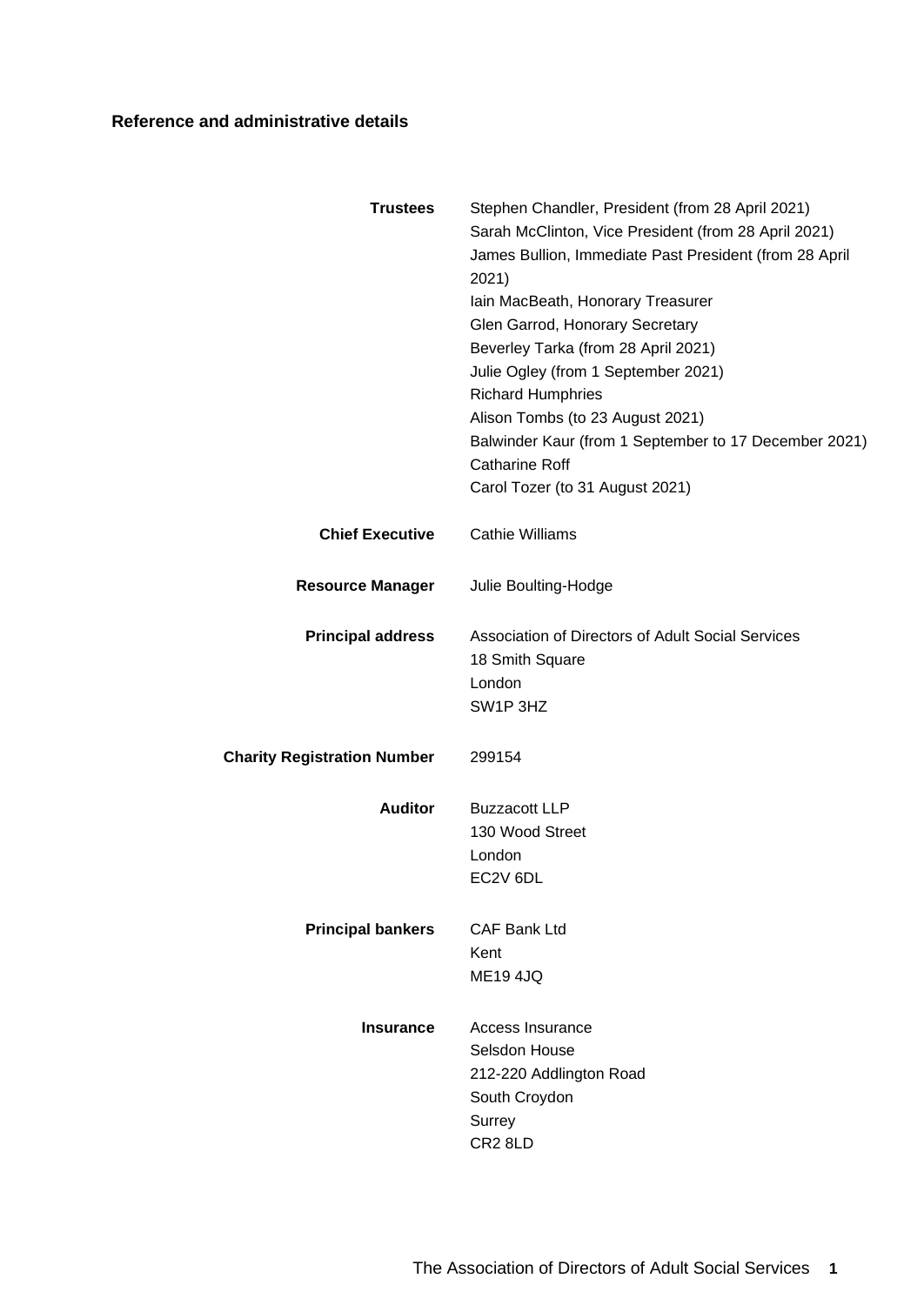# **Report of the Trustees** 31 December 2021

<span id="page-3-0"></span>The Trustees present their statutory report together with the financial statements of the Association of Directors of Adult Social Services for the year ended 31 December 2021.

The financial statements have been prepared in accordance with the accounting policies set out on pages [21](#page-22-0) to [24](#page-25-0) of the attached financial statements and comply with the charity's constitution, applicable laws and Accounting and Reporting by Charities: Statement of Recommended Practice applicable to charities preparing their financial statements in accordance with the Financial Reporting Standard applicable in the United Kingdom and Republic of Ireland (FRS 102), effective for accounting periods commencing 1 January 2015 or later.

ADASS members work together at a regional level, and whilst some of this activity is included in this report, these groupings are financially independent of the charity.

### **Objectives and activities**

The constitution of ADASS sets out the following charitable objects:

- a) *To promote the education of the public in matters of social policy, social organisation and social problems.*
- b) *To promote the relief of those needing care, support or safeguarding and the preservation and protection of physical and mental health for the benefit of the public.*
- c) *To promote the preservation of family, friendship and community life for the benefit of the public.*
- d) *To promote inclusion of older, disabled and mentally ill people in all aspects of society.*

ADASS is the voice of leaders in adult social care. We believe that all individuals, regardless of disability or frailty should have the means to live purposeful and independent lives, free from discrimination, with dignity and respect. We believe that people who require support as a result of disability, ill health or frailty have the right to high quality support and choice and control over that support. We believe that the views and needs of families and carers are important and that the rights of people who lack mental capacity, who are at risk of compulsory detention under the Mental Health Act, or who are in need of care and support and at risk of abuse or neglect should be safeguarded.

We aim to ensure that high quality social work and care is available to all who need it. We aim to promote the need for adequate funding for social care and to ensure that the infrastructure needed to provide it is available. We aim to further the interests of people who require access to social care regardless of their background and status and to promote public understanding of social care.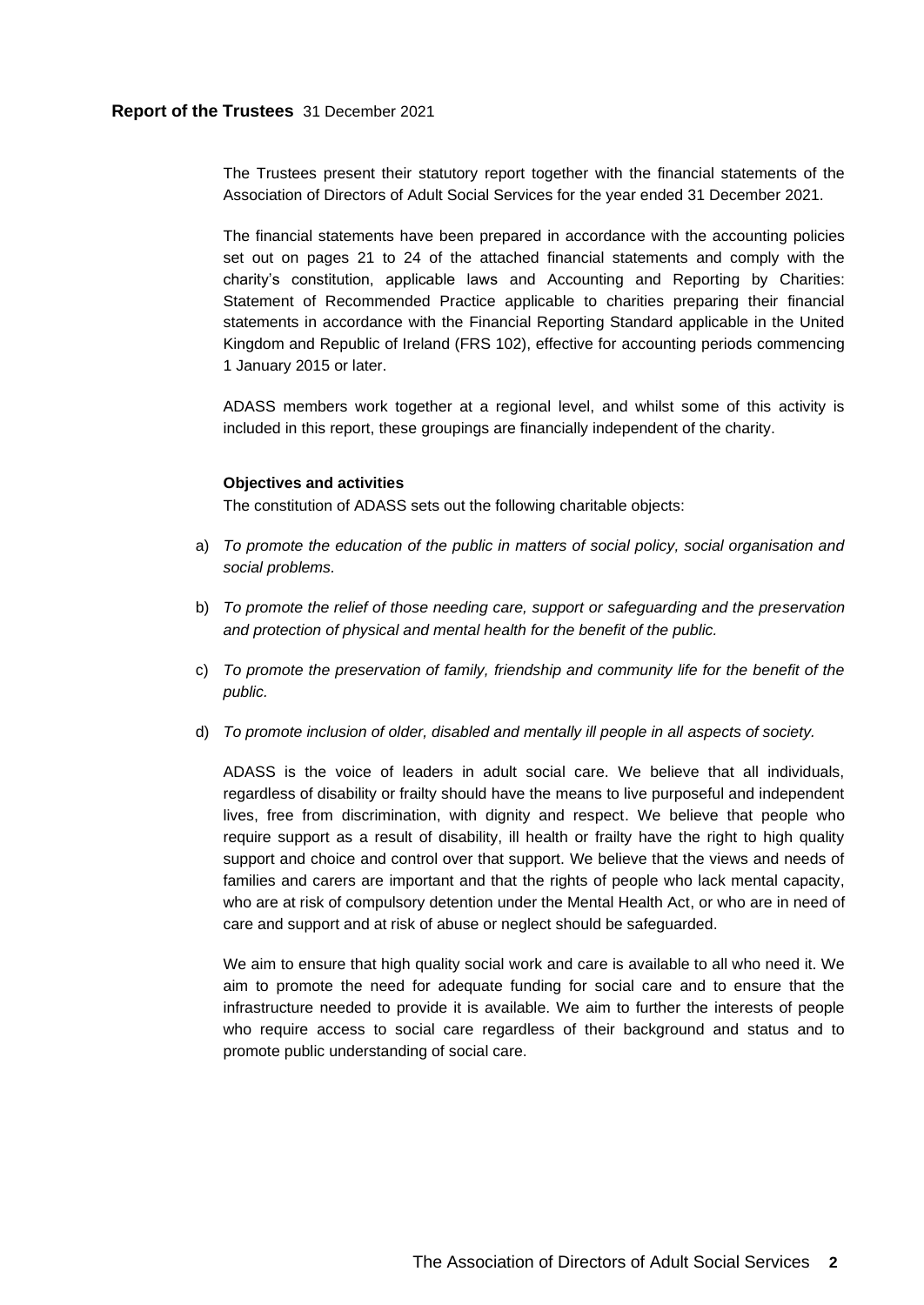## **Objectives and activities** (continued)

ADASS produces an annual business plan that outlines the key activities for the Association on a three-year rolling basis. In 2021 the business plan focused on shaping our response to three principal challenges: addressing the ongoing Covid-19 pandemic, shaping the long-promised conversation about adult social care reform, and supporting the delivery of adult social care today in the immediate term. The core of the business plan continued to focus on ADASS's policy, communications and resources functions, all shaped by policy and practice priorities relating to social justice and inclusion, 'the care we want' and personalised and sustainable health and social care. These are supported by resources, workforce and digital and technology as enabling priorities. These strands of work were first developed in 2019 and have stood the test of time as a means of organising our work.

We seek to meet our charitable aims and objectives in a number of different ways, and we have a number of different audiences for our work. We seek to shape public understanding of adult social care, influence Government decision and policy making, and ensure that care and support is reflected in local and national media coverage.

This annual report sets out how we have delivered some of the key activities set out in the ADASS business plan.

### **Public benefit**

When setting the objectives and planning the work of the charity for the year, the Trustees have given careful consideration to the Charity Commission's general guidance on public benefit.

### **Achievements and performance in 2021**

2021 has been another incredibly busy and demanding year for the charity and this is reflected the breadth and reach of work over the course of the year. Headlines include:

- Shaped and strengthened the response of ADASS's members to the Covid pandemic, with strong regional engagement supported by funding from Government for parts of the year. This increased capacity enabled rapid communication, and the means to inform Government of issues on the ground and to thus moderate policy and guidance.
- Engaged extensively with civil servants, National Health Service England (NHSE) and parliamentarians to ensure they are informed by the experience of managing, delivering and drawing on social care in decision making relating to policy, legislation and guidance. This specifically impacted on some of the aspects of the Health and Social Care Bill, Charging and Cost of Care, Assurance and the Adult Social Care and Integration White Papers.
- Conducted four member surveys, securing good response rates, strengthening our media coverage and traction with decision makers and specifically to positively influence Government funding decision-making in relation to Covid, the spending review and the health and social care levy.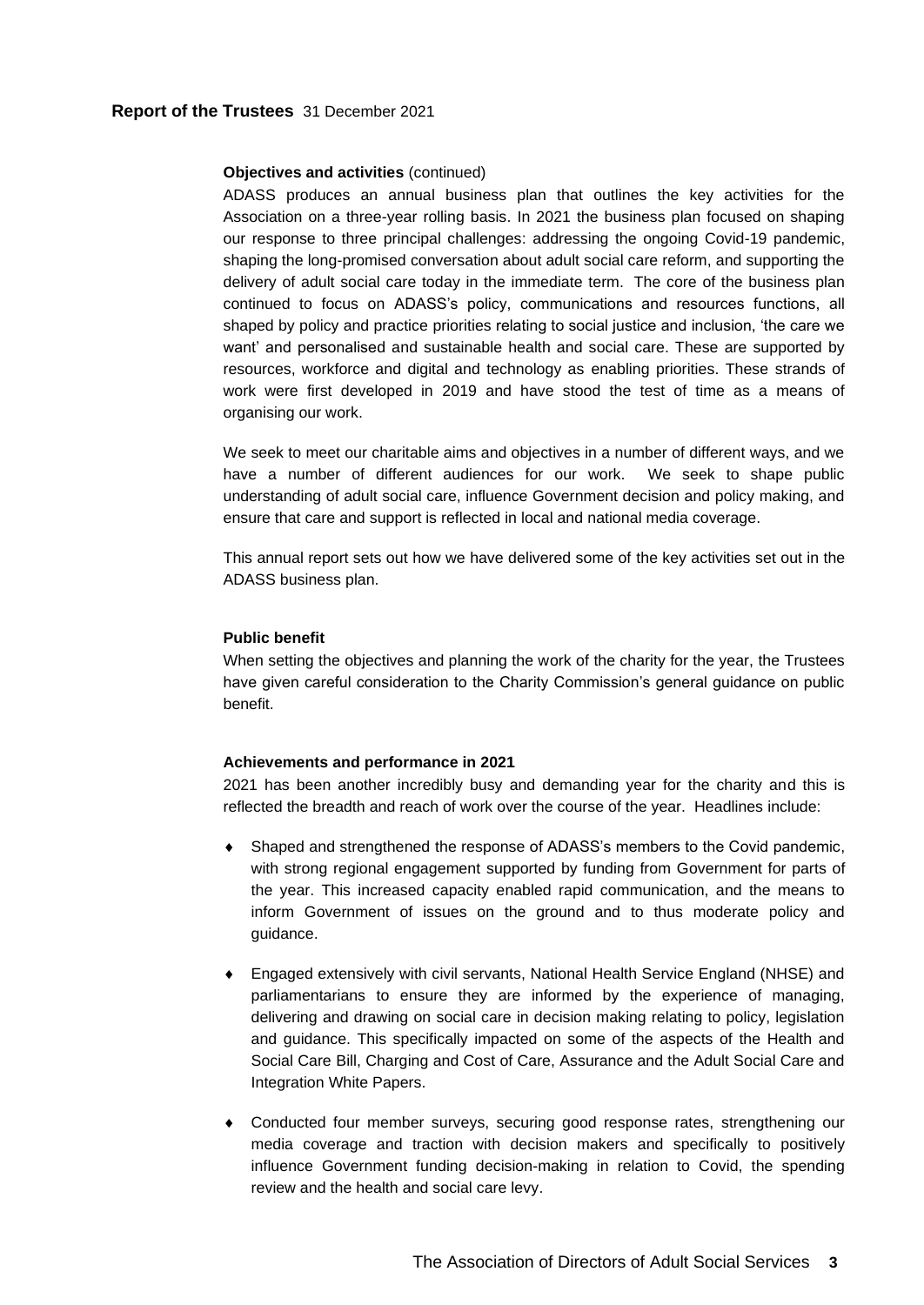# **Report of the Trustees** 31 December 2021

## **Achievements and performance in 2021** (continued)

- Supported our members and partners in sharing good practice through the delivery of a successful virtual Spring Seminar, National Children and Adults Services Conference (NCASC), Mental Health Week events, an in-person Leadership in Care Summit, and other round table sessions.
- Secured Business Partnerships in order to resource and deliver two strong development programmes for small groups of members: 'Accelerate' and 'Springboard'.
- Continued engagement with Local Government Association and ADASS regions on sector led improvement.
- Maintained and increased our resource base and capacity through a combination of DHSC grants and business partnerships despite losses from in person events. We continued to work in partnership with the LGA to support local authorities to prepare for and implement Liberty Protection Safeguards (LPS) and extended our reach and influence to supporting vulnerable people obtain European Union Settled Status via 24 awareness raising and information webinars and, on our website, (funded by the Home Office).

## **Policy & Practice**

In 2021 our refreshed business plan gave a renewed focus on our continued pandemic response, our policy and practice priorities, work to shape reform, our business-as-usual activity and our resource base.

Supporting members to respond to and inform the Government to respond to **Covid-19**  required us to dial up and down our capacity and activities over the course of the year in response to changes to programme funding, Government advice and different waves of the pandemic, including the Omicron wave. Colleagues continued to contribute to various Covid-19 national working groups which shaped policies and guidance, and we used our two-way communications channels to disseminate key messages and updates.

We used the unique evidence base provided by our additional member **surveys** to shape our policy and influencing work on the number of people waiting for care assessments, reviews, personal budgets and care packages, and the preparedness of councils for the challenges posed by winter and the Omicron variant.

At the same time, we were also actively working to influence emerging Government thinking about long-promised **adult social care reform**. We ensured ADASS senior input to each of the Adult Social Care white paper working groups, and work to shape future approaches to assurance and improvement. We also sought to proactively shape the content of the Health and Care Bill, the white paper on Integration, and all other aspects of reform.

We continued to make significant progress on our own **policy priorities**, which shaped our Covid Response, our improvement work, events and communications. We sought and funnelled income to deliver this work.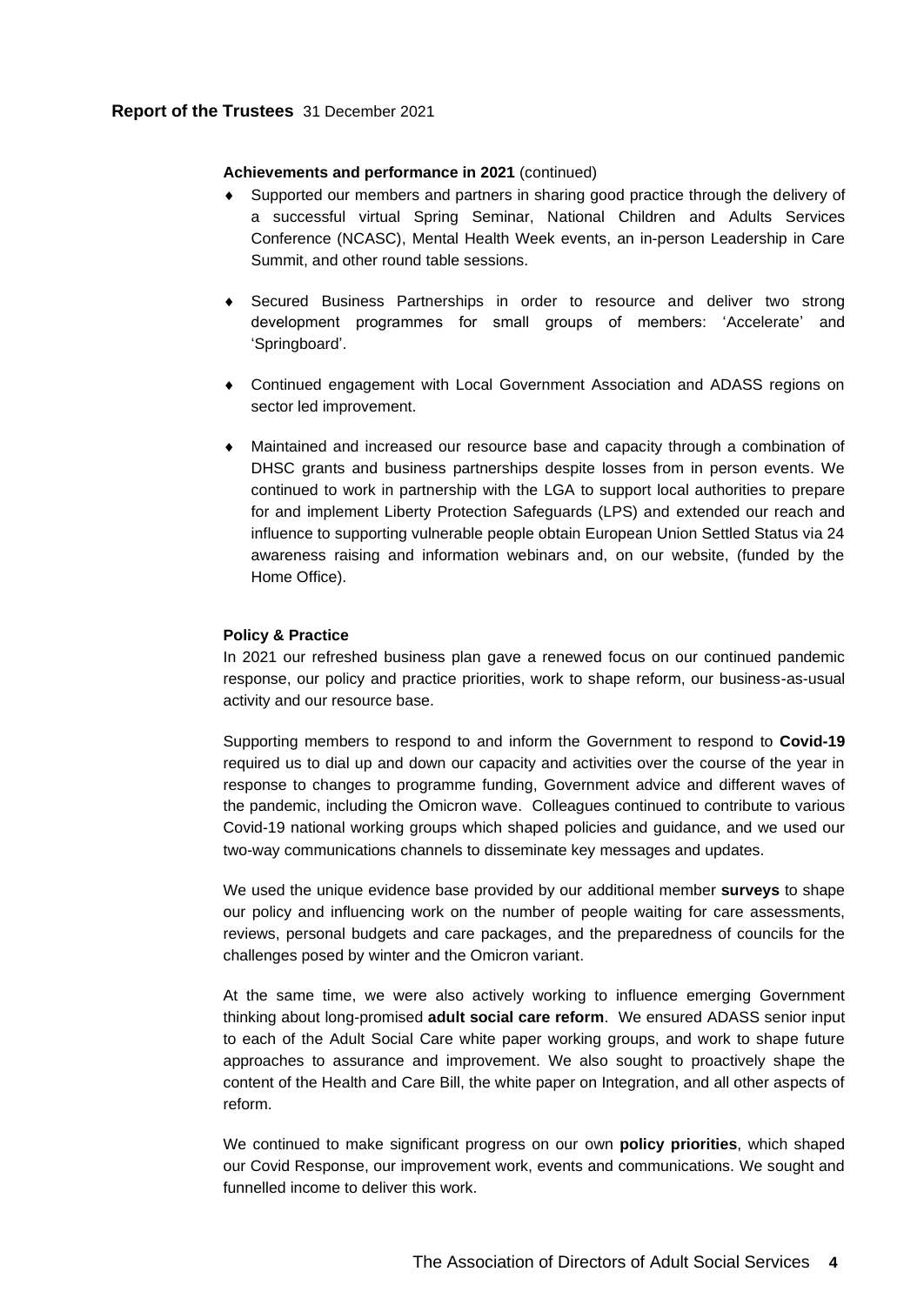# **Report of the Trustees** 31 December 2021

#### **Policy & Practice (continued)**

Under the banner of our **'The Care We Want'** priority, we strengthened our work on commissioning and markets, shaping emerging thinking on assurance and improvement, and on contingency planning for potential provider failure.

Our focus on **Social Justice and Inclusion**, shaped the Building the Right Support programme, maintained an emphasis on safeguarding throughout, the implementation of the 'Out of Sight' report recommendations, and developed our thinking and response to the MHA White Paper through a series of member and partner round tables.

Our work on **Sustainable Personalised Care & Health Systems** focused on shaping the Health and Care Bill, the Better Care Fund (BCF) approach for 2022-23, implementation of Discharge to Assess (D2A), development of Integration Care Systems, prioritisation of professional as well as clinical leadership, and promoting the shift to more home and community-based care and support.

Our **Resources** workstream underpinned the ADASS Local Government Finance Settlement submission, [ADASS Comprehensive Spending Review 2021 submission,](https://www.adass.org.uk/media/8873/adass-sr-2021_final-submission-30_9_21_.pdf) as well as our partnership submission. We extensively inputted to work on Charging Reform and Fair Cost of Care and shaped the various ADASS member surveys across the year.

**Workforce** activity centred on making the case for immediate investment in the adult social care workforce, the introduction of a Social Care Living Wage and a £1000 winter retention bonus for care staff. We used the ADASS workforce survey results to influence decision making regarding the workforce recruitment and retention grant.

On **Digital and Technology,** we published the findings of the Tech Commission in partnership with the Technology Services Association (TSA) and delivered regional round tables which explored how we implement its key recommendations. We contributed to the Adult Social Care white paper working group on digital and technology, and provided advice on the technological solutions for the funding cap.

The **ADASS regional teams** played a crucial role in delivering key projects across the year. In addition to supporting the national Covid-19 and the Omicron wave responses through work funded by DHSC, regional colleagues supported delivery of the ongoing Care and Health Improvement Programme (CHIP), carers' project, regional input to the BCF programme, the care markets work funded by DHSC, and the work of the various ADASS networks and forums.

As part of our work on the CHIP programme, we introduced new posts hosted within ADASS to ensure more strategic and operations ADASS input into the programme and to shape work for 2022/23.

We have strengthened our support to our PSW members, holding monthly meetings with PSW regional chairs, and securing good involvement of PSWs in the work of the priority networks and other ADASS forums and networks.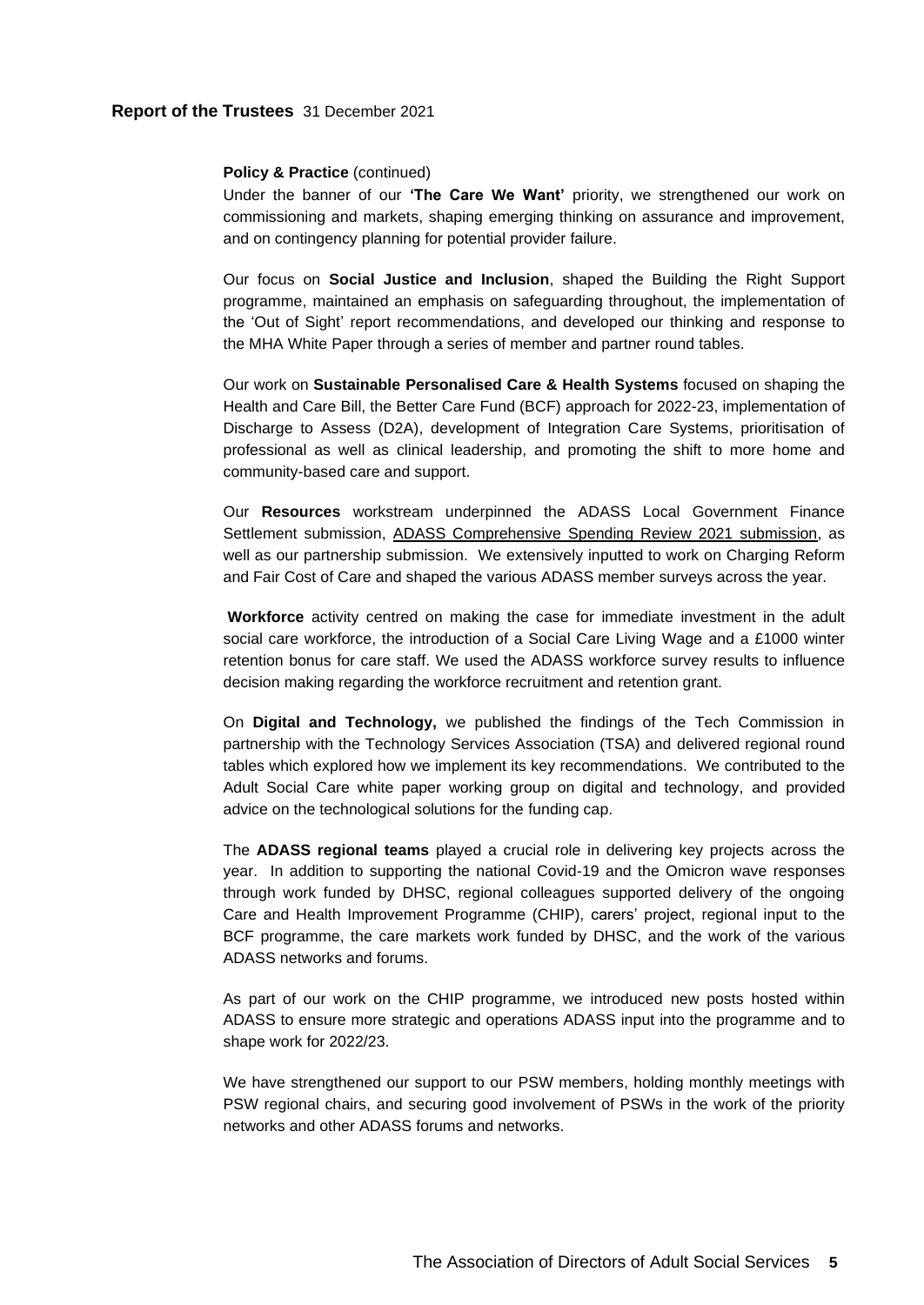### **Equality Diversity and Inclusion**

We further embedded the work of the **Equality, Diversity and Inclusion** working group. The group has developed an EDI action plan and we hosted an EDI Trustee development session. We used open elections and proactive messaging to secure greater diversity across ADASS roles, including Trustee and Executive Council appointments, and representative intakes for both the Accelerate and Springboard programmes.

### *Communications*

ADASS spokespeople made more than 20 national TV and radio appearances across all major media outlets. We also undertook an increasing number of background chats with key journalists help reframe stories. We secured more than 330 media mentions and authored 12 major opinion pieces. We also strengthened our use of social media and increased our Twitter followers by more than 1,000 to 12,600 and reached as many as 97,000 people over the course of the year.

# *Public affairs*

We sought to continue to influence Government and wider political thinking, with engagement with Ministers, Select Committee Chairs and a range of other Members of Parliament and Peers from all major parties.

We submitted written evidence to a number of parliamentary committees, and we have secured mentions in more than 20 parliamentary debates and sessions. The ADASS President and other ADASS colleagues gave verbal evidence to key parliamentary committees, on issues including Covid-19, workforce reform, social care markets, reform, and long-term funding.

The President and other ADASS leaders spoke at a range of high-profile events, including events organised by the Local Government Association, Department of Health and Social Care (DHSC) and other partner organisations.

We responded to a range of Government consultations and calls for evidence, including Spending Review 2021, the Spring statement and Autumn Budget, and Local Government Finance Settlement.

We also wrote a number of letters independently and with partner organisations on a range of issues, including Presidential letters to the Prime Minister and other senior figures on social reform, winter pressures, charging reform, and shared challenges.

# *Events*

Over the course of the year, we delivered a number of high-profile events to virtual, hybrid and in-person audiences. Given the virtual platform, we opened up Spring Seminar 2021 to a number of partners so that 450 people were able to attend. We also continued many of these conversations through our first ever weeklong series of mental health events in May 2021, with 260 people joining us.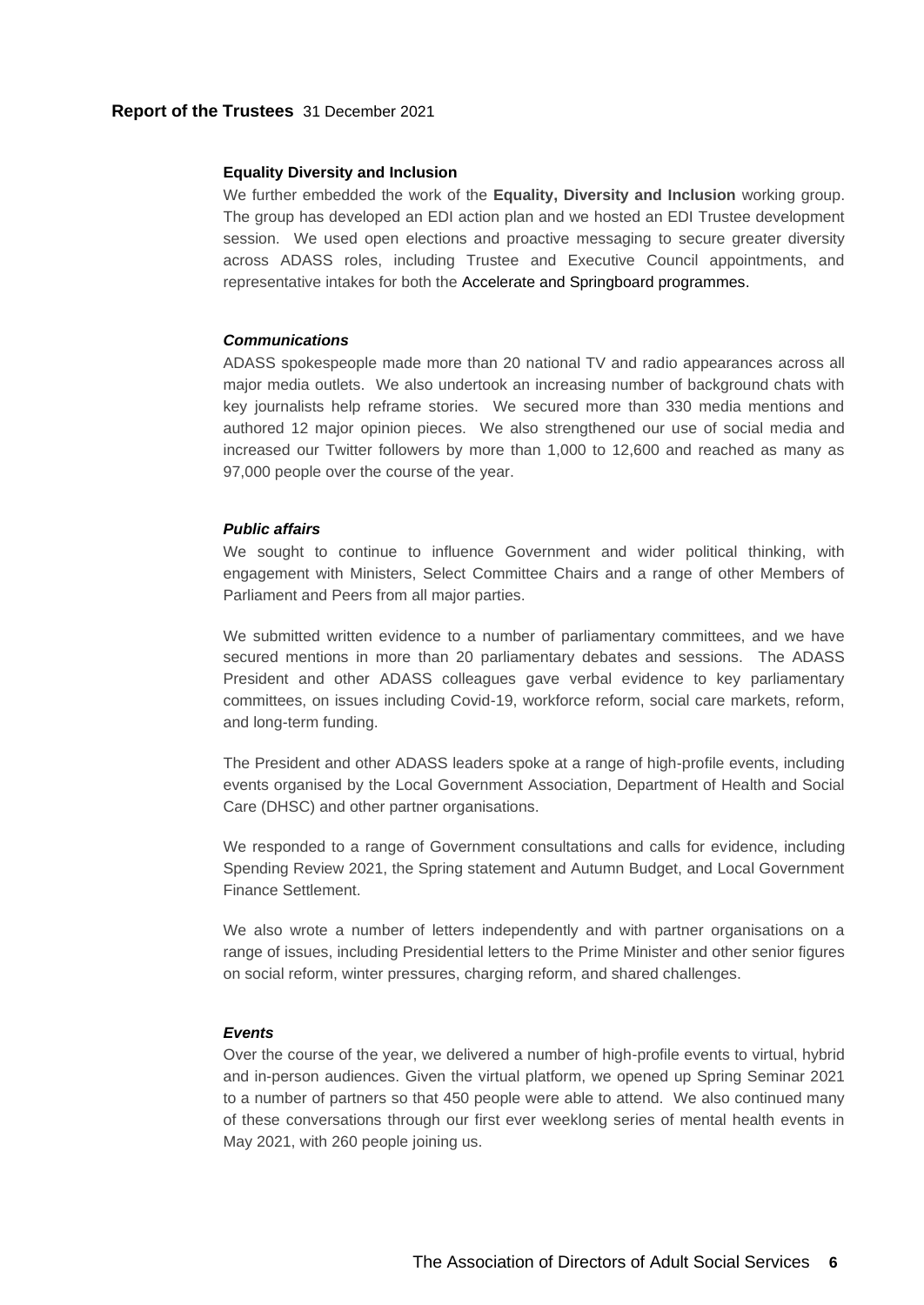#### **Equality Diversity and Inclusion** (continued)

### *Events (continued)*

We supported the delivery of the National Children and Adult Services Conference (NCASC) virtually again this year in partnership with colleagues from the Association of Directors of Children's Services (ADCS) and the LGA. The event took place between 2<sup>nd</sup> and  $4<sup>th</sup>$  November 2021 and attracted more than 500 elected members and colleagues from across local government and partner organisations.

After more than 18 months of virtual events, we delivered our first in-person event at Wyboston between 20-22 September 2021. Delivered in partnership with Newton Europe, 100 colleagues joined stimulating sessions on the changing nature of leadership.

### **Financial review**

During the year, the Association was involved in many activities, as set out above. The net movement in funds for the year generated by those activities was a surplus of £347,111 (2020: £355,259 surplus).

Total income for the year was £3,543,825 (2020: £3,286,454). Sponsorship received for the benefit of members was £299,963 (2020: £277,100). Membership subscription income increased in the year to £386,886 (2020: £371,295). Grant and contract funding increased during the year from £2,429,496 in 2020 to £2,696,723 in 2021. The income received includes funding from the Department of Health and Social Care to support the infrastructure of ADASS, to provide independent advice and ensure its capacity to achieve shared objectives.

Membership remains very good value for local authorities and they may now have up to six members of ADASS in total as a result of the extended membership scheme now including the Principal Social Worker role. The Spring Seminar was again successful this year with a surplus of £67,968 (2020 – surplus of £55,275) of income over expenditure. Gifts in kind income in both 2020 and 2021 was £41,200.

The Association's total funds were £2,619,564 at 31 December 2021 compared to £2,272,453 at 31 December 2020. No funds were restricted to specific purposes.

### *Reserves policy*

The Trustees reviewed the reserves policy during the year in the light of the relevant guidance on the established level of reserves (those funds that are freely available) that the charity ought to have at any given time and the increasing tendency towards shorter term agreements for funding. The Association needs to maintain sufficient funds to cover any potential loss in sponsorship and conference income and short-term cash flow and to have approximately twelve months of expenditure (based on turnover during a year in which ADASS runs the NCAS conference) available at all times and to cover costs of the Association in the event of the charity winding up. This equates to approximately £1,860,000. At the current time, the reserves have to be sufficient to enable ADASS to operate in the exceptional circumstances created by the Covid-19 pandemic.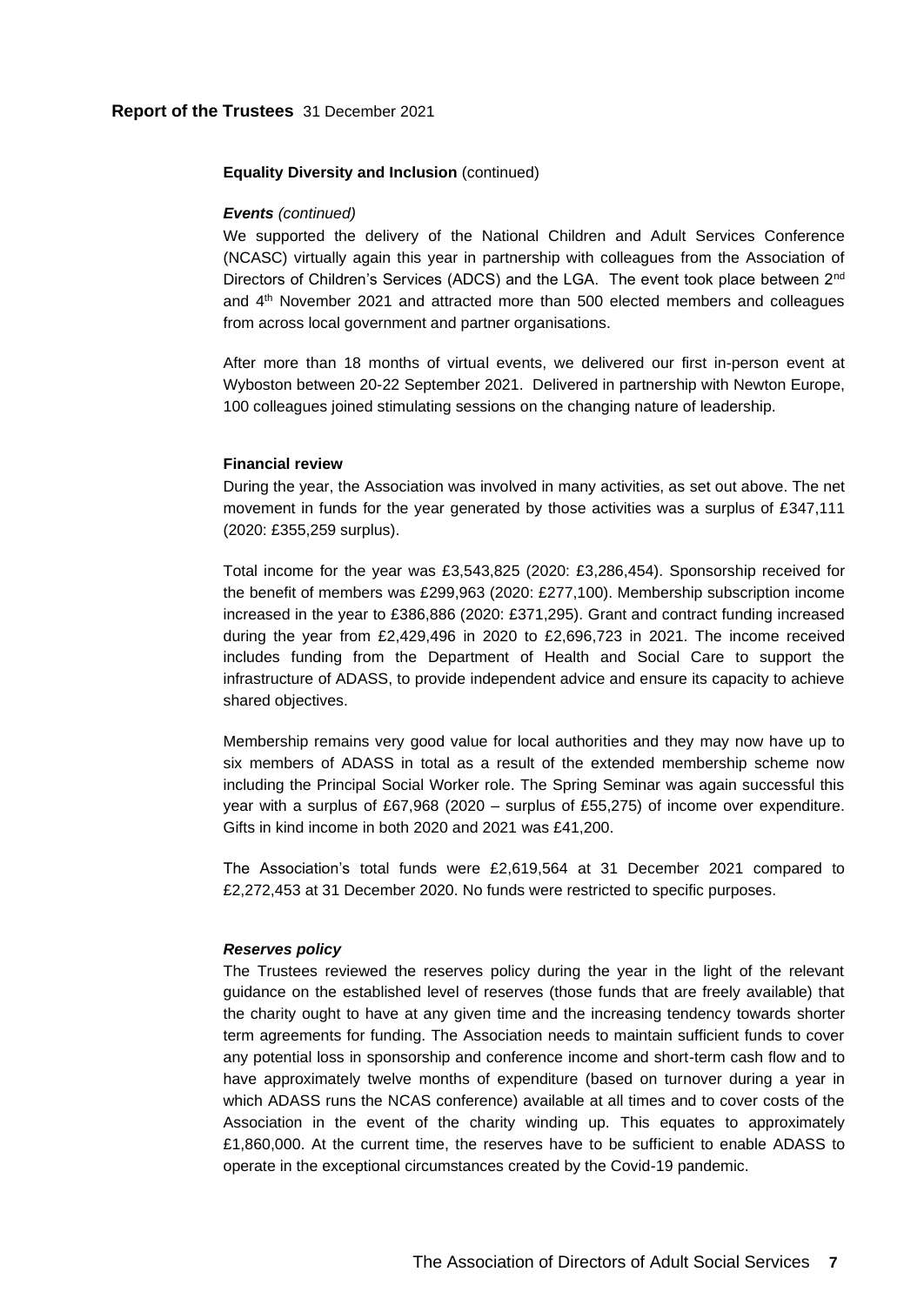### **Financial review** (continued)

### *Reserves policy (continued)*

The level of free reserves at 31 December 2021 was £2,614,203 (2020 - £2,263,637) being general funds of £2,619,564 (2020 - £2,272,453) minus the net book value of tangible fixed assets i.e. £5,361 (2020 - £8,816). This is slightly higher than the amount set out in our reserves policy, but is deemed to be reasonable in light of the uncertainties created by the Covid-19 pandemic.

### **Plans for the future**

Over the course of the last two years, we have had to rapidly recruit and reshape our team to enable us to respond to the different waves of the pandemic, and to ensure a strong continued focus on both our business-as-usual activity and our work to shape a better future for those of us with care, support and safeguarding needs. The coming year will be an important one for adult social care. As we move into a different phase of the pandemic, and as we work through the development of reform and assurance, we will need to look at the balance and skills across our diverse staff team to enable us to respond. A key dimension will be to ensure that we have the right blend of skills and experience needed to continue to shape the future of adult social care, whilst ensuring that we work to the vision, beliefs and values that sit at the heart of the charity.

It is clear that the core focus on our three policy priorities and our three enabling priorities will continue over the coming year.

Over the course of 2022 we will continue to adapt our ways of working to achieve the right balance of home and office-based working, maximising the opportunities presented by home working, with the need to bring together the team, Trustees and members to plan and deliver our crucial work.

Trustees will maintain a strong focus on income generation, ensuring balance across key income streams, including subscriptions, events, contracts, grants and sponsorship, keeping each under review.

#### **Structure, governance and management**

The governing body of ADASS is the Board of Trustees, which comprises of ten posts. Occasionally vacancies arise when a Trustee leaves and occasionally someone is elected to a post ahead of a vacancy, which may decrease/increase the number of Trustees on a temporary basis. Trustees meet formally at least five times a year and, due to the pandemic, these meetings have been remote. Further informal meetings by teleconference now take place bi-weekly. Trustees are elected for a three-year term and may serve a second three-year term. The Trustees are ex-officio officers of the Association and new officers after election are inducted and trained by existing Trustees and ADASS staff.

During the year, the leadership team transitioned from an Officer to an Executive leadership model.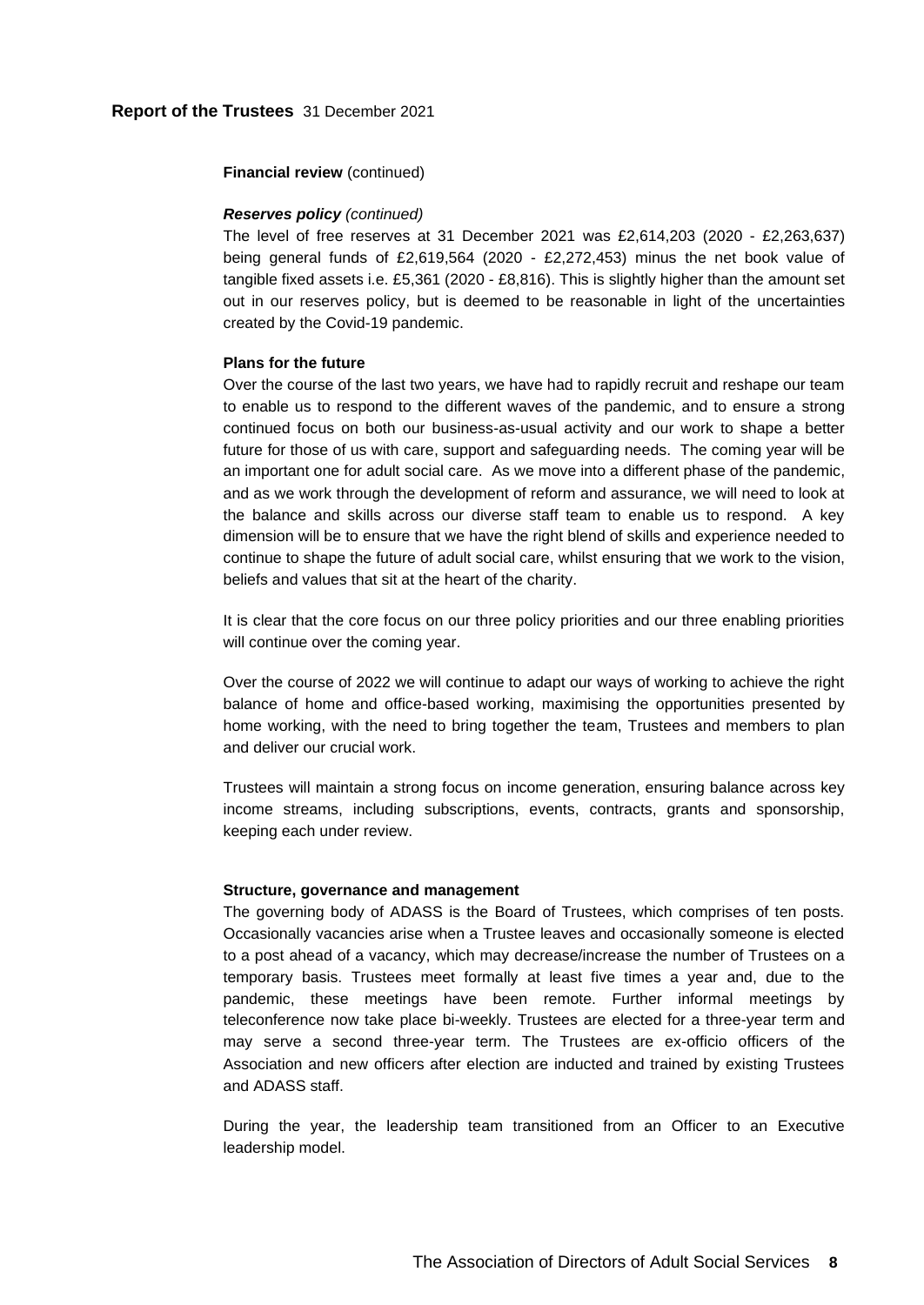# **Report of the Trustees** 31 December 2021

#### **Structure, governance and management** (continued)

The staff team supports members, the Executive Council and Trustees. It has been enhanced temporarily during the year to respond to the pandemic and is deployed as follows:

The **Chief Executive** provides support to the President, Trustees, Executive, attendance at senior private meetings and the leadership of the staff team.

The **Deputy Chief Executive** supports the Chief Executive and provides advice and leadership, with specific responsibility for policy and communications.

The **Resource Manager** supports the Trustees and manages the business functions of the organisation.

The **Assistant Chief Officer**, two acting **Assistant Chief Officers** (job share), six **Senior Officers,** a **Senior Officer (Communications)** and a **Liberty Protection Standards Coordinator** have had the lead for co-ordinating work on policy, practice and links with ADASS regions. A **Co-ordinator** leads our work supporting EU settled status and adult social care.

The **Income Generation Officer** has developed sponsorship with a range of organisations.

A **Communications, Events and Systems Lead** manages member engagement and external communications via the website, seminars, conferences and events, supported by a **Communications Assistant**.

Two **Administrators** focus on supporting the charity overall, and finance, membership, events, and membership engagement in particular.

The majority of staff are on fixed-term contracts.

#### *Key management personnel*

The Trustees consider that they, together with the Chief Executive, Deputy Chief Executive and Resource Manager, comprise the key leadership and management of the charity in charge of directing, controlling, running and operating the charity on a day-to day-basis.

The Trustees are elected to their positions and do not receive any funding for the work that they undertake on behalf of the charity. However, as a result of contracts with DHSC during Covid, funding has increased to the President's council to partially compensate and allow backfill for his time delivered nationally.

The Chief Executive is employed on a part-time (four days per week) basis. This post, alongside the part time Resource Manager and Deputy Chief Executive are remunerated on a salary scale decided by Trustees in consideration of the skills, knowledge and experience needed.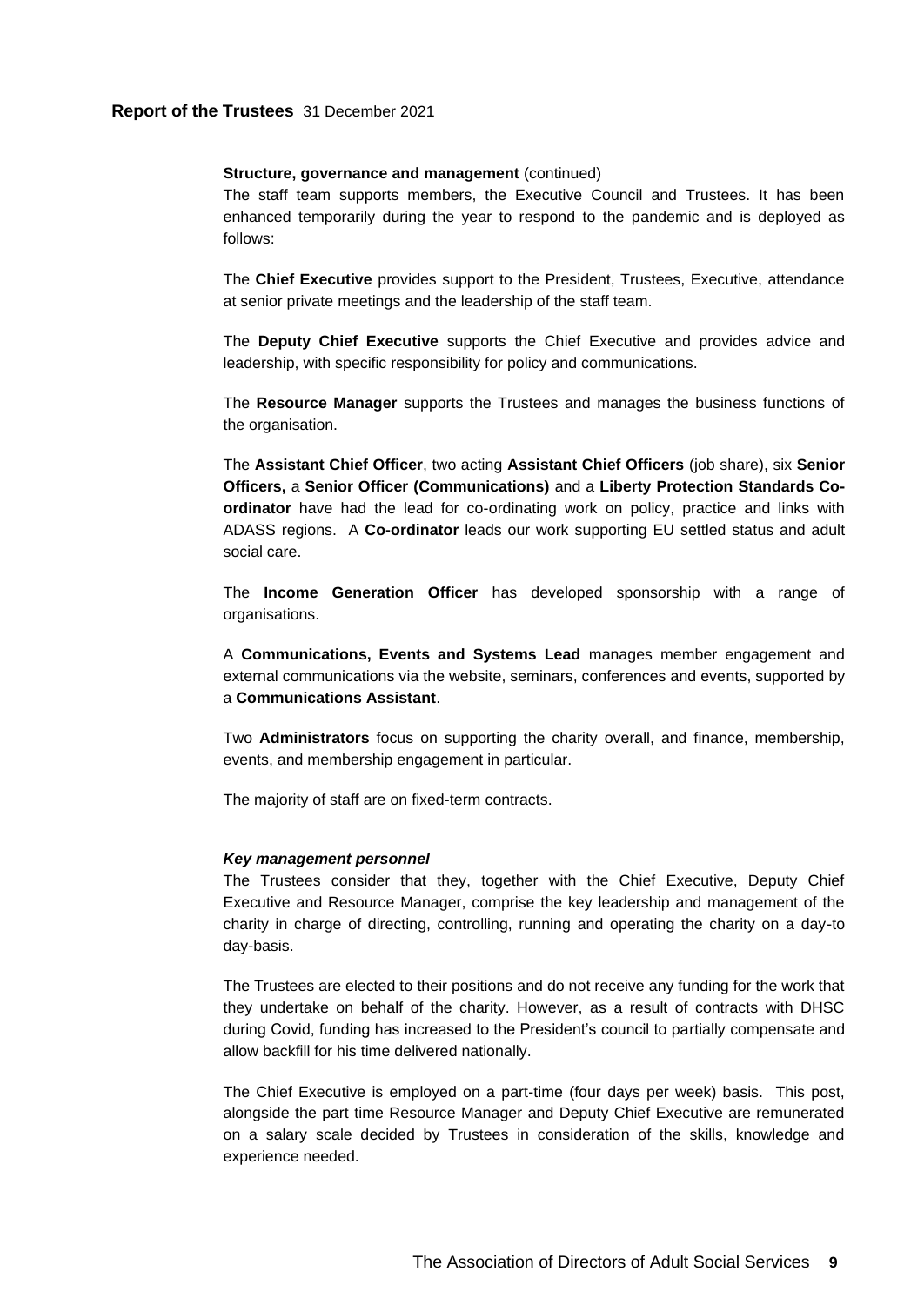### **Structure, governance and management** (continued)

#### *Risk management*

The Trustees review the principal risks and uncertainties that the charity faces at each of their meetings held throughout the year. During these meetings risks are raised and discussed, existing mitigations are reviewed, and new actions are set to minimise or manage any potential impact to the charity should the risks materialise. This process is particularly important during the current Covid-19 pandemic. The risks considered can be divided into two main areas

- $\bullet$  Financial includes considerations such as the future financial stability of the charity, bad debts, the risk of fraud and issues arising as a result of poor budgetary control and inappropriate spending.
- Governance and management includes risks around the staffing and functional requirements of the charity, reputation, the ability of the charity to provide the level of service, and the efficient and proper use of its resources.

#### *Financial*

There is a need to ensure sufficient income is generated to sustain future staffing requirements and activity.

Trustees acknowledge the risks relating to potential loss of income and decrease in the level of reserves particularly in the current climate.

ADASS deliberately seeks to secure income from a range of diverse sources in order to mitigate the risk of the failure of any one.

Sponsorship income has made a significant contribution to the sustainability of the charity and Trustees continue to review the benefits, risks and implications particularly in the challenging financial climate.

Contracts with DHSC, and funding from the Home Office and the Care and Health Improvement Partnership increased in proportion during 2021.

Service contracts are reviewed on a rolling programme.

#### *Governance and management*

*1. Charity Governance Code (Larger Charities).*

Trustees have agreed to work towards full compliance with the recommendations of the Code. The fourth annual compliance review took place in November and areas requiring further attention included:

- Continued focus on impact and outcome measurement
- Further action to set and achieve diversity objectives

Trustees, the Chief and Deputy Chief Executives and Resource Manager undertook an externally facilitated equality, diversity and inclusion session, and plan to continue to implement the recommendations in the coming year.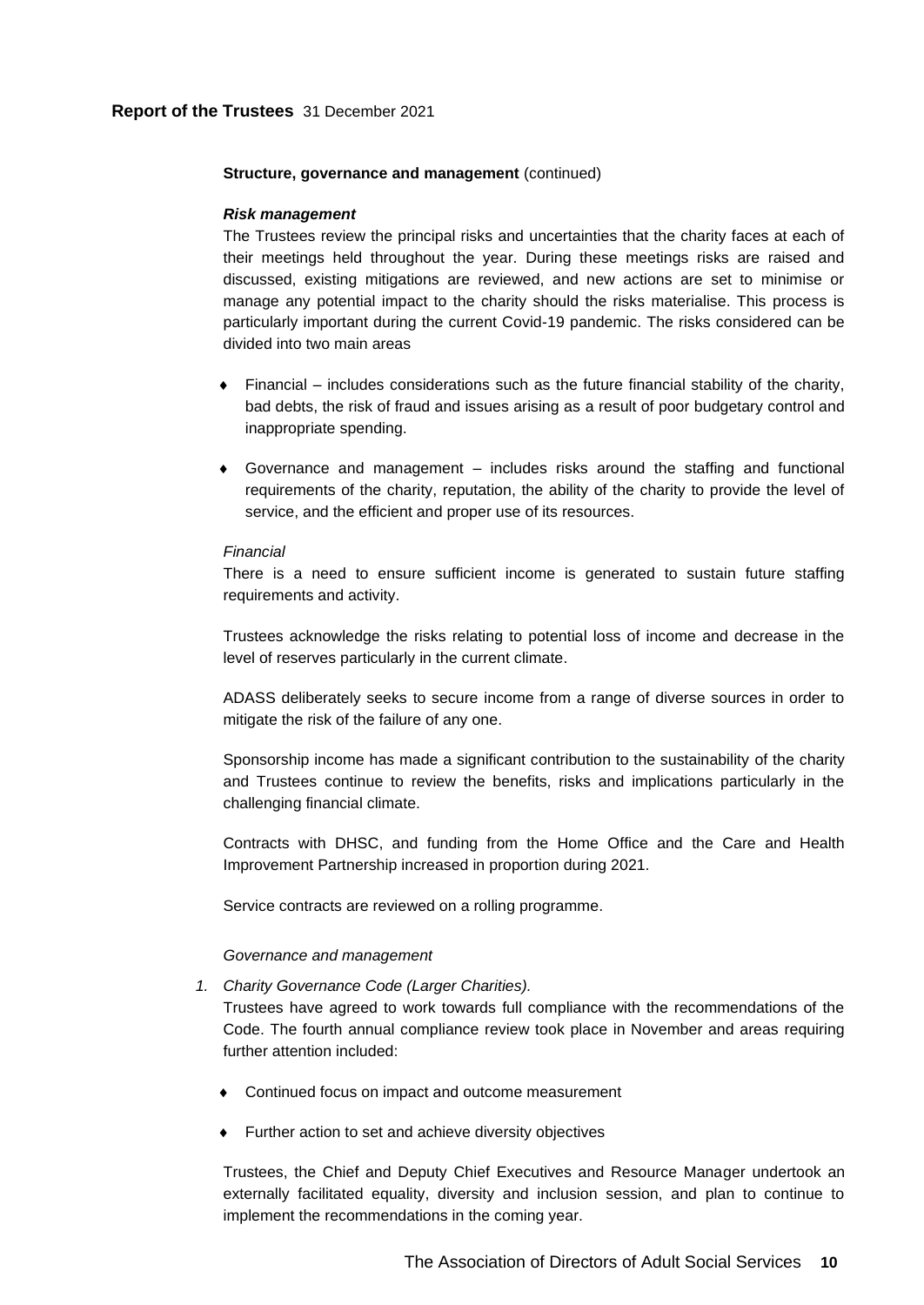# **Report of the Trustees** 31 December 2021

#### **Structure, governance and management** (continued)

#### *Risk management (continued)*

*Governance and management (continued)* 

*2. Capacity planning for ADASS elected voluntary roles*

Trustees have successfully led ADASS throughout the year and have sought to actively recruit colleagues for voluntary lead roles within the organisation. Regional Chairs have taken an increasingly significant role in co-ordinating activity relating to Sector Led Improvement, Service Continuity and Covid.

## *3. Capacity planning for staffing within the ADASS staff team*

The ongoing plan to upskill and increase staffing moves ADASS towards more fitting staffing structures. This has included the appointment of acting Assistant Chief Officers to increase capacity, and a realignment of the communications function. It is an aspiration, subject to funding, to continue in this direction, particularly as the organisation's credibility increases.

Having assessed the major risks to which the charity is exposed, the Trustees believe that by monitoring reserve levels, by ensuring controls exist of key financial systems, and by examining the operational and business risks faced by the charity, they have established effective systems to mitigate the risks. In particular, as noted above, whilst Covid-19 will continue to present challenges, the Trustees believe the associated risks are manageable.

#### **Raising funds**

In 2021 the charity did not seek to raise funds from individuals but has partnered with sponsors who are sympathetic with our charitable aims and objectives.

#### **Acknowledgements**

We value the support we received from our sponsors at the Spring Seminar, NCASC and throughout the year. We would like to thank Brain in Hand, Cordis Bright, EY, FutureGov, Grant Thornton, HAS Technology, Home Group, ICS Assessment Services, IMPOWER, Lilli, Microsoft, Newton, OLM, PA Consulting, and Tunstall Healthcare. ADASS does not encourage Directors of Adult Social Services to trade with any of these organisations.

ADASS complies with all requirements of the General Data Protection Regulation (GDPR) and works hard to protect personal data both within ADASS and that of our partners. We will never sell on any personal information.

### **Statement of Trustees' responsibilities**

The Trustees are responsible for preparing the Trustees' report and financial statements in accordance with applicable law and United Kingdom Accounting Standards (United Kingdom Generally Accepted Accounting Practice).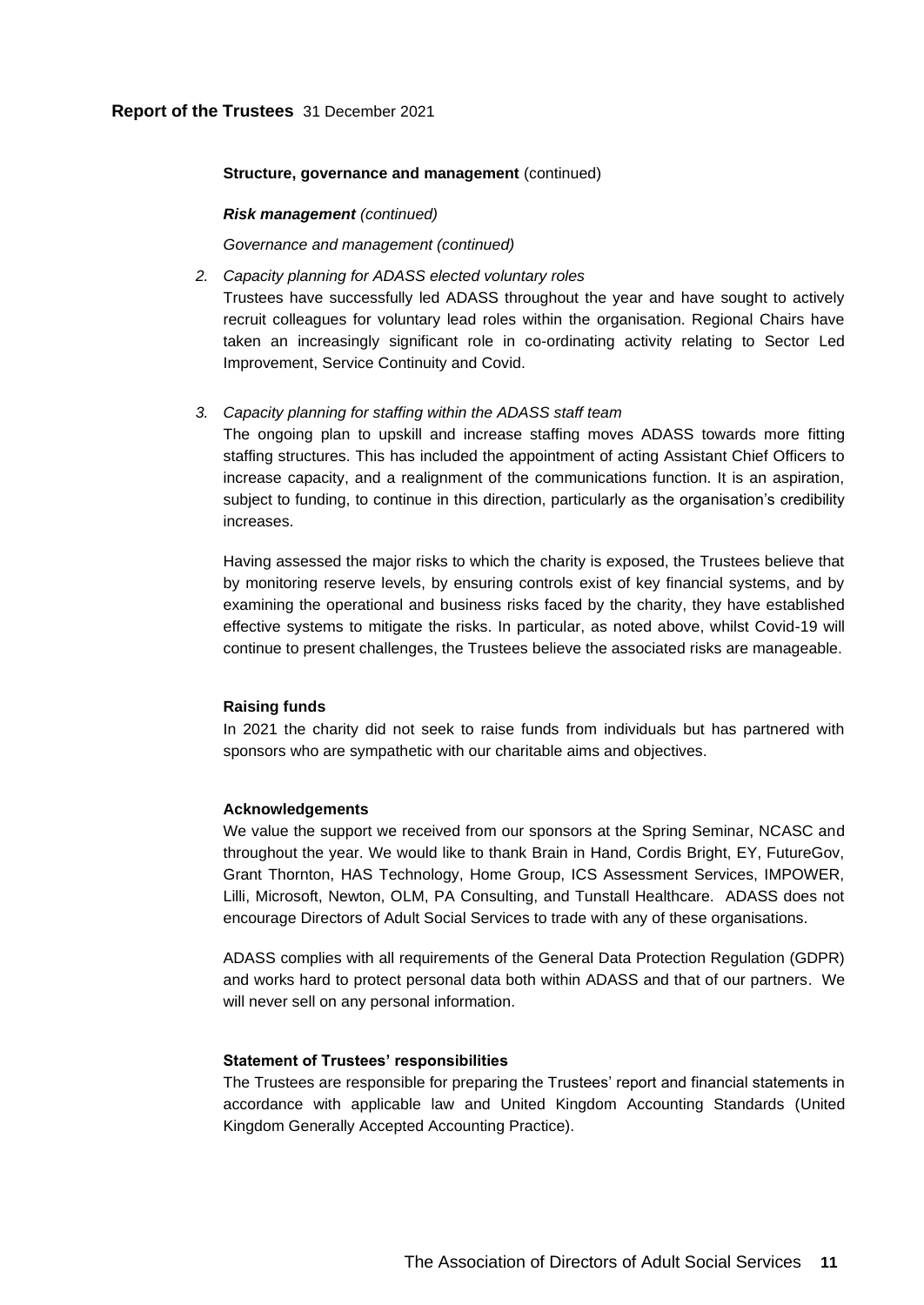# **Report of the Trustees** 31 December 2021

### **Statement of Trustees' responsibilities** (continued)

The law applicable to charities in England and Wales requires the Trustees to prepare financial statements for each financial year which give a true and fair view of the state of affairs of the charity and of the income and expenditure of the charity for that period. In preparing these financial statements, the Trustees are required to:

- select suitable accounting policies and then apply them consistently;
- observe the methods and principles in Accounting and Reporting by Charities: Statement of Recommended Practice applicable to charities preparing their financial statements in accordance with the Financial Reporting Standard applicable to the United Kingdom and Republic of Ireland (FRS 102);
- make judgements and estimates that are reasonable and prudent;
- state whether applicable United Kingdom Accounting Standards have been followed, subject to any material departures disclosed and explained in the financial statements; and
- prepare the financial statements on the going concern basis unless it is inappropriate to presume that the charity will continue in operation.

The Trustees are responsible for keeping proper accounting records that disclose with reasonable accuracy at any time the financial position of the charity and enable them to ensure that the financial statements comply with the Charities Act 2011, applicable Charity (Accounts and Reports) Regulations and the provisions of the charity's constitution. They are also responsible for safeguarding the assets of the charity and hence for taking reasonable steps for the prevention and detection of fraud and other irregularities.

The Trustees are responsible for the maintenance and integrity of the charity and financial information included on the charity's website. Legislation in the United Kingdom governing the preparation and dissemination of financial statements may differ from legislation in other jurisdictions.

Approved by the Trustees and signed on their behalf by:

1. Marsul

Iain Macbeath

Honorary Treasurer

Date: 01.04.2022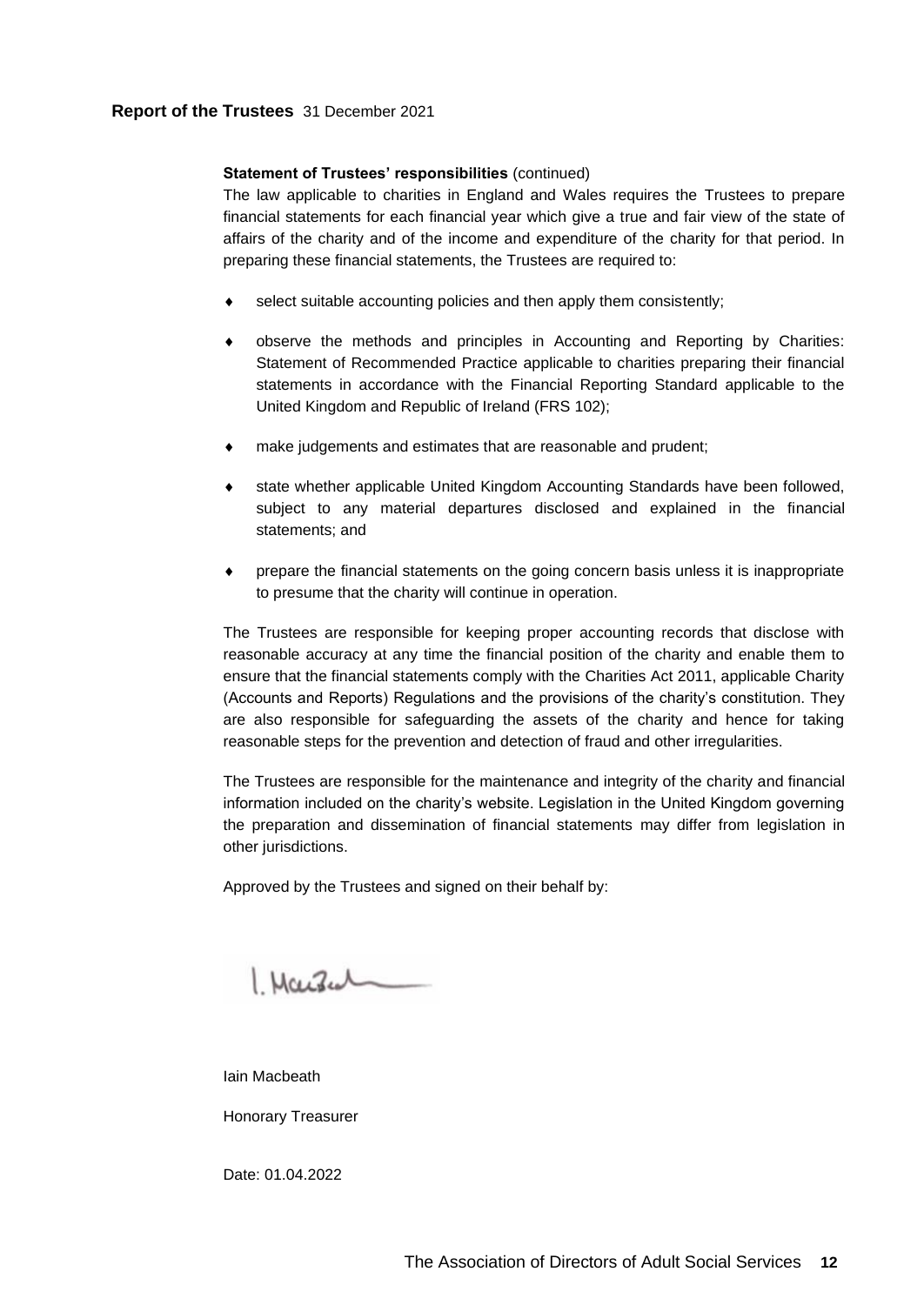## **Independent auditor's report** Year to 31 December 2021

# **Independent auditor's report to the Trustees of The Association of Directors of Adult Social Services**

# **Opinion**

<span id="page-14-0"></span>We have audited the financial statements of the Association of Directors of Adult Social Services (the 'charity') for the year ended 31 December 2021 which comprise the statement of financial activities, the balance sheet, the statement of cash flows, the principal accounting policies and the notes to the financial statements. The financial reporting framework that has been applied in their preparation is applicable law and United Kingdom Accounting Standards, including Financial Reporting Standard 102 'The Financial Reporting Standard applicable in the UK and Republic of Ireland' (United Kingdom Generally Accepted Accounting Practice).

In our opinion, the financial statements:

- give a true and fair view of the state of the charity's affairs as at 31 December 2021 and of its income and expenditure for the year then ended;
- have been properly prepared in accordance with United Kingdom Generally Accepted Accounting Practice; and
- have been prepared in accordance with the requirements of the Charities Act 2011.

# **Basis for opinion**

We conducted our audit in accordance with International Standards on Auditing (UK) (ISAs (UK)) and applicable law. Our responsibilities under those standards are further described in the auditor's responsibilities for the audit of the financial statements section of our report. We are independent of the charity in accordance with the ethical requirements that are relevant to our audit of the financial statements in the UK, including the FRC's Ethical Standard, and we have fulfilled our other ethical responsibilities in accordance with these requirements. We believe that the audit evidence we have obtained is sufficient and appropriate to provide a basis for our opinion.

## **Conclusions relating to going concern**

In auditing the financial statements, we have concluded that the trustees' use of the going concern basis of accounting in the preparation of the accounts is appropriate.

Based on the work we have performed, we have not identified any material uncertainties relating to events or conditions that, individually or collectively, may cast significant doubt on the charity's ability to continue as a going concern for a period of at least twelve months from when the financial statements are authorised for issue.

Our responsibilities and the responsibilities of the trustees with respect to going concern are described in the relevant sections of this report.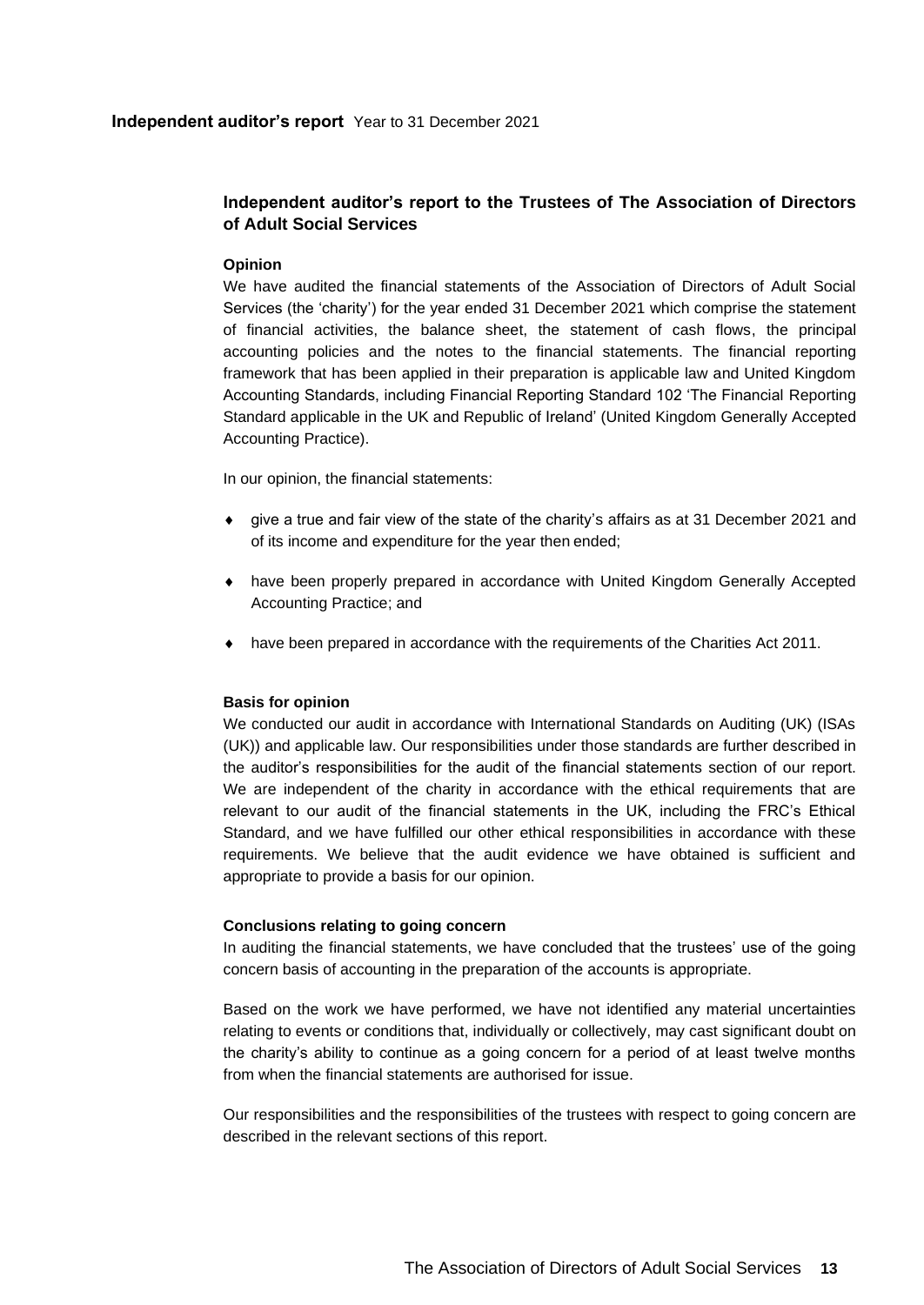# **Independent auditor's report** Year to 31 December 2021

# **Other information**

The Trustees are responsible for the other information. The other information comprises the information included in the Annual Report and Financial Statements, other than the financial statements and our auditor's report thereon. Our opinion on the financial statements does not cover the other information and we do not express any form of assurance conclusion thereon.

In connection with our audit of the financial statements, our responsibility is to read the other information and, in doing so, consider whether the other information is materially inconsistent with the financial statements or our knowledge obtained in the audit or otherwise appears to be materially misstated. If we identify such material inconsistencies or apparent material misstatements, we are required to determine whether there is a material misstatement in the financial statements or a material misstatement of the other information. If, based on the work we have performed, we conclude that there is a material misstatement of this other information, we are required to report that fact.

We have nothing to report in this regard.

# **Matters on which we are required to report by exception**

We have nothing to report in respect of the following matters in relation to which the Charities Act 2011 requires us to report to you if, in our opinion:

- $\bullet$  the information given in the Report of the Trustees is inconsistent in any material respect with the financial statements; or
- sufficient accounting records have not been kept; or
- the financial statements are not in agreement with the accounting records and returns; or
- we have not received all the information and explanations we require for our audit.

# **Responsibilities of Trustees**

As explained more fully in the Trustees' responsibilities statement, the Trustees are responsible for the preparation of the financial statements and for being satisfied that they give a true and fair view, and for such internal control as the Trustees determine is necessary to enable the preparation of financial statements that are free from material misstatement, whether due to fraud or error.

In preparing the financial statements, the Trustees are responsible for assessing the charity's ability to continue as a going concern, disclosing, as applicable, matters related to going concern and using the going concern basis of accounting unless the Trustees either intend to liquidate the charity or to cease operations, or have no realistic alternative but to do so.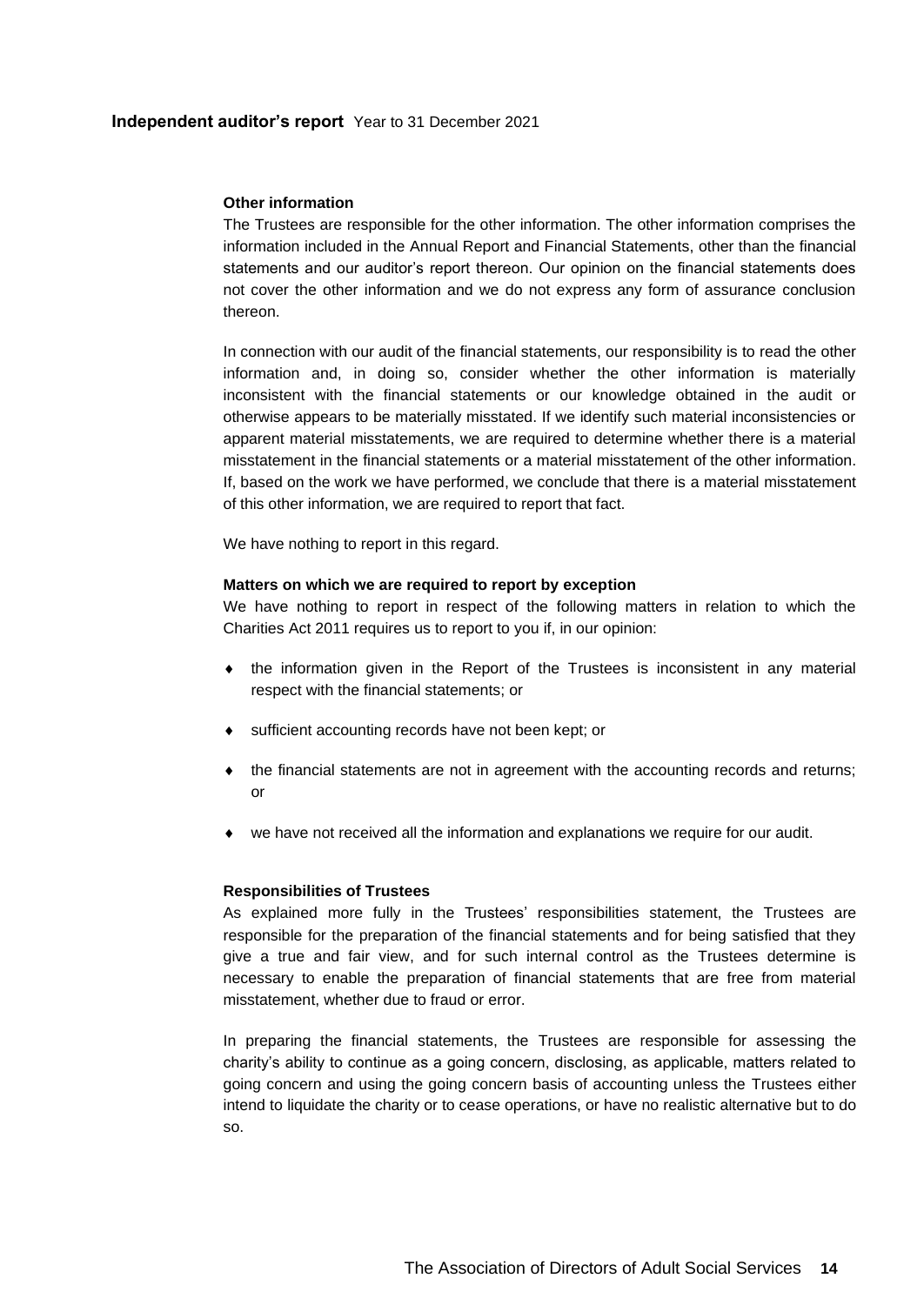# **Auditor's responsibilities for the audit of the financial statements**

Our objectives are to obtain reasonable assurance about whether the financial statements as a whole are free from material misstatement, whether due to fraud or error, and to issue an auditor's report that includes our opinion. Reasonable assurance is a high level of assurance but is not a guarantee that an audit conducted in accordance with ISAs (UK) will always detect a material misstatement when it exists. Misstatements can arise from fraud or error and are considered material if, individually or in the aggregate, they could reasonably be expected to influence the economic decisions of users taken on the basis of these financial statements.

Irregularities, including fraud, are instances of non-compliance with laws and regulations. We design procedures in line with our responsibilities, outlined above, to detect material misstatements in respect of irregularities, including fraud. The extent to which our procedures are capable of detecting irregularities, including fraud, is detailed below.

# *How the audit was considered capable of detecting irregularities including fraud*

Our approach to identifying and assessing the risks of material misstatement in respect of irregularities, including fraud and non-compliance with laws and regulations, was as follows:

- The engagement partner ensured that the engagement team collectively had the appropriate competence, capabilities and skills to identify or recognise non-compliance with applicable laws and regulations;
- We identified the laws and regulations applicable to the charity through discussions with key management and from our knowledge and experience of the charity sector;
- We focused on specific laws and regulations which we considered may have a direct material effect on the accounts or the activities of the charity. These included but were not limited to the Charities Act 2011, Accounting and Reporting by Charities: Statement of Recommended Practice applicable to charities preparing their accounts in accordance with the Financial Reporting Standard applicable to the United Kingdom and Republic of Ireland (FRS 102) (effective 1 January 2019); and
- We assessed the extent of compliance with the laws and regulations identified above through making enquiries of key management and review of minutes of Trustees' meetings.

We assessed the susceptibility of the charity's financial statements to material misstatement, including obtaining an understanding of how fraud might occur, by:

- Making enquiries of key management as to where they considered there was susceptibility to fraud, their knowledge of actual, suspected and alleged fraud; and
- Considering the internal controls in place to mitigate risks of fraud and non-compliance with laws and regulations.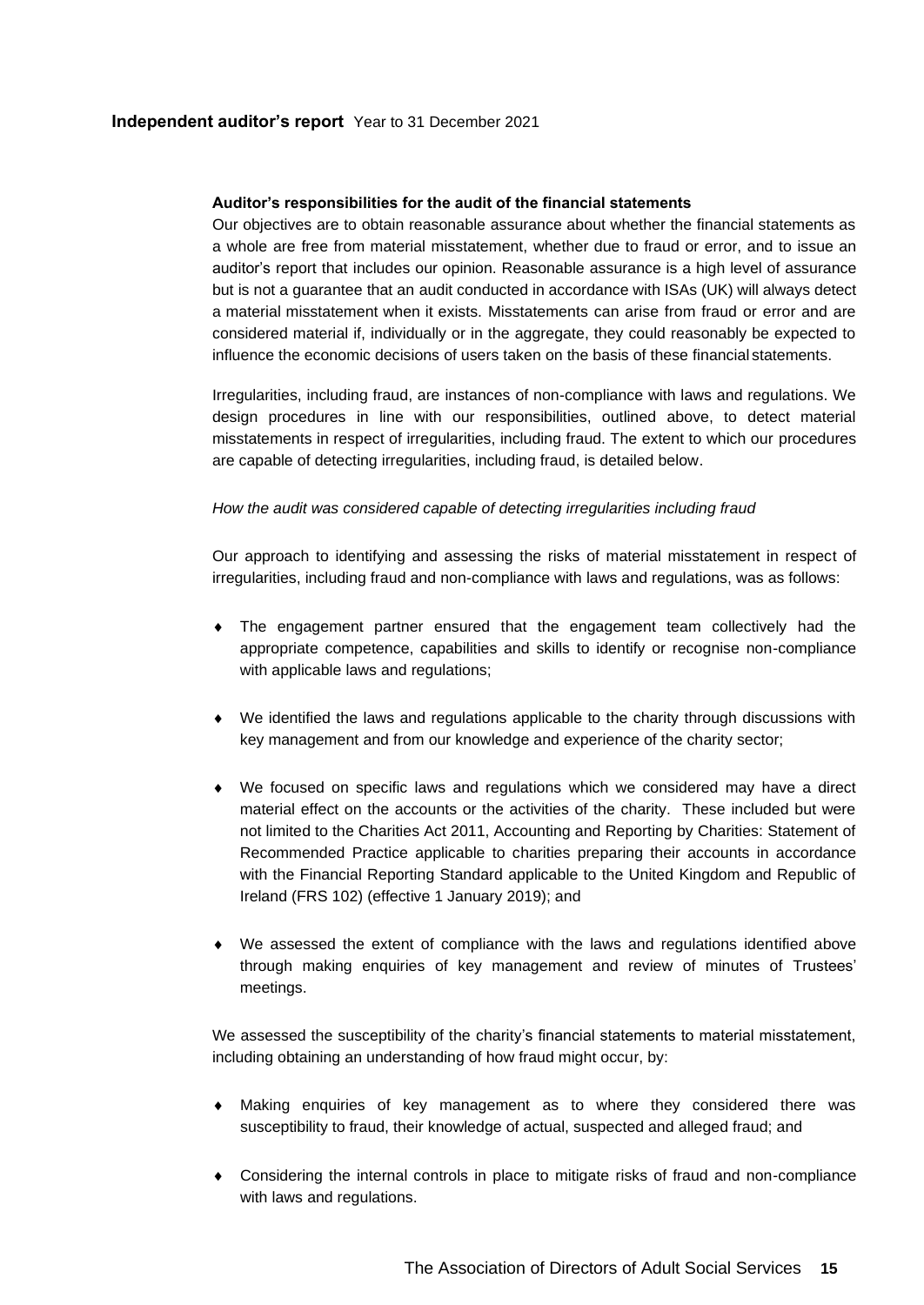# **Independent auditor's report** Year to 31 December 2021

# **Auditor's responsibilities for the audit of the financial statements** (continued)

To address the risk of fraud through management bias and override of controls, we:

- Performed analytical procedures to identify any unusual or unexpected relationships;
- Tested and reviewed journal entries to identify unusual transactions;
- $\bullet$  Tested the authorisation of expenditure;
- Assessed whether judgements and assumptions made in determining the accounting estimates were indicative of potential bias; and
- Investigated the rationale behind significant or unusual transactions.

In response to the risk of irregularities and non-compliance with laws and regulations, we designed procedures which included, but were not limited to:

- Agreeing financial statement disclosures to underlying supporting documentation;
- ◆ Reading the minutes of meetings of Trustees; and
- Enquiring of as to actual and potential litigation and claims.

There are inherent limitations in our audit procedures described above. The more removed that laws and regulations are from financial transactions, the less likely it is that we would become aware of non-compliance. Auditing standards also limit the audit procedures required to identify non-compliance with laws and regulations to enquiry of key management and the inspection of regulatory and legal correspondence, if any.

Material misstatements that arise due to fraud can be harder to detect than those that arise from error as they may involve deliberate concealment or collusion.

A further description of our responsibilities for the audit of the financial statements is located on the Financial Reporting Council's website at www.frc.org.uk/auditorsresponsibilities. This description forms part of our auditor's report.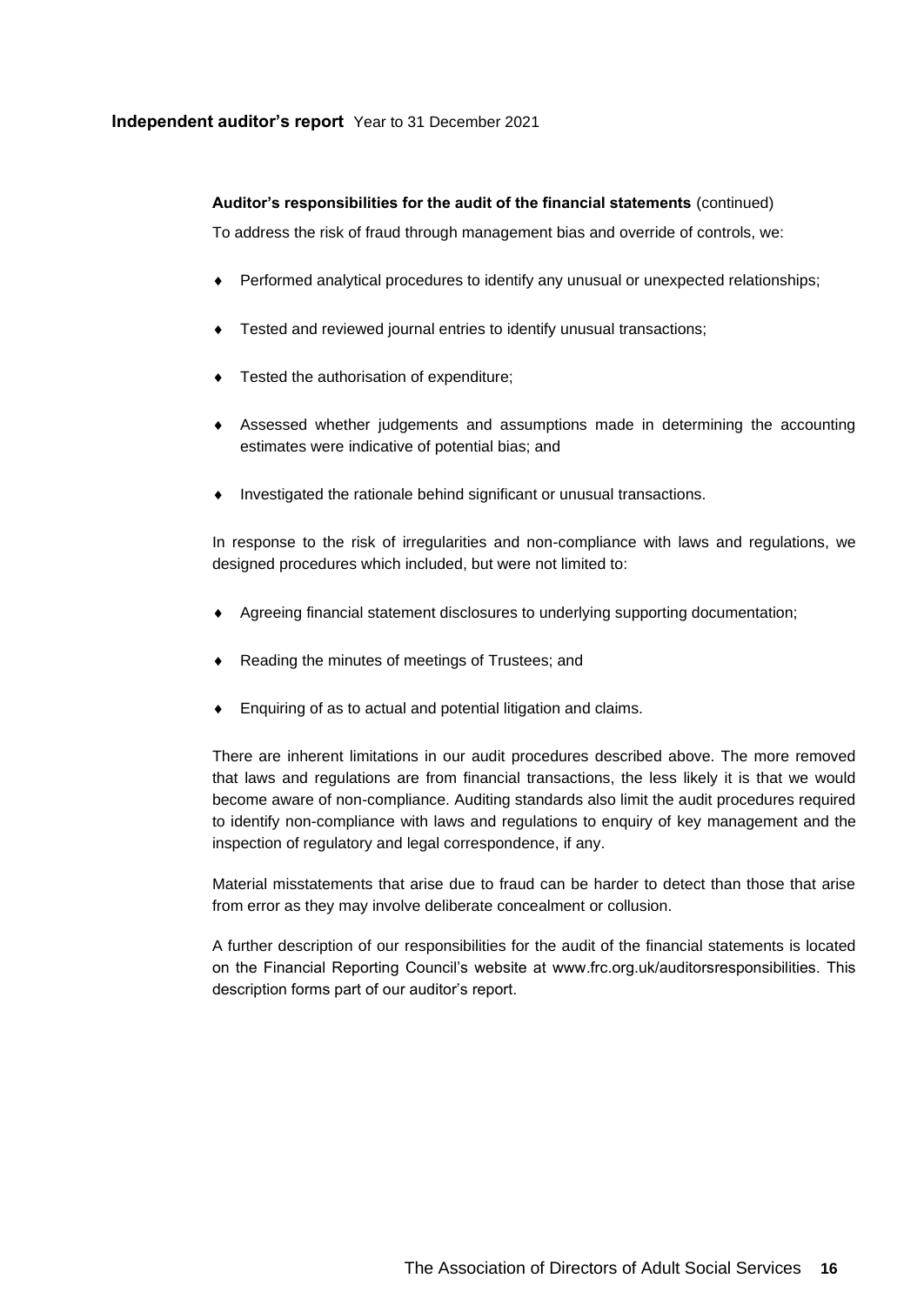## **Use of our report**

This report is made solely to the charity's Trustees, as a body, in accordance with section 144 of the Charities Act 2011 and with regulations made under section 154 of that Act. Our audit work has been undertaken so that we might state to the charity's Trustees those matters we are required to state to them in an auditor's report and for no other purpose. To the fullest extent permitted by law, we do not accept or assume responsibility to anyone other than the charity and the charity's Trustees as a body, for our audit work, for this report, or for the opinions we have formed.

Burracott wh!

Buzzacott LLP Statutory Auditor 130 Wood Street London EC2V 6DL

Date: 1 April 2022

Buzzacott LLP is eligible to act as an auditor in terms of section 1212 of the Companies Act 2006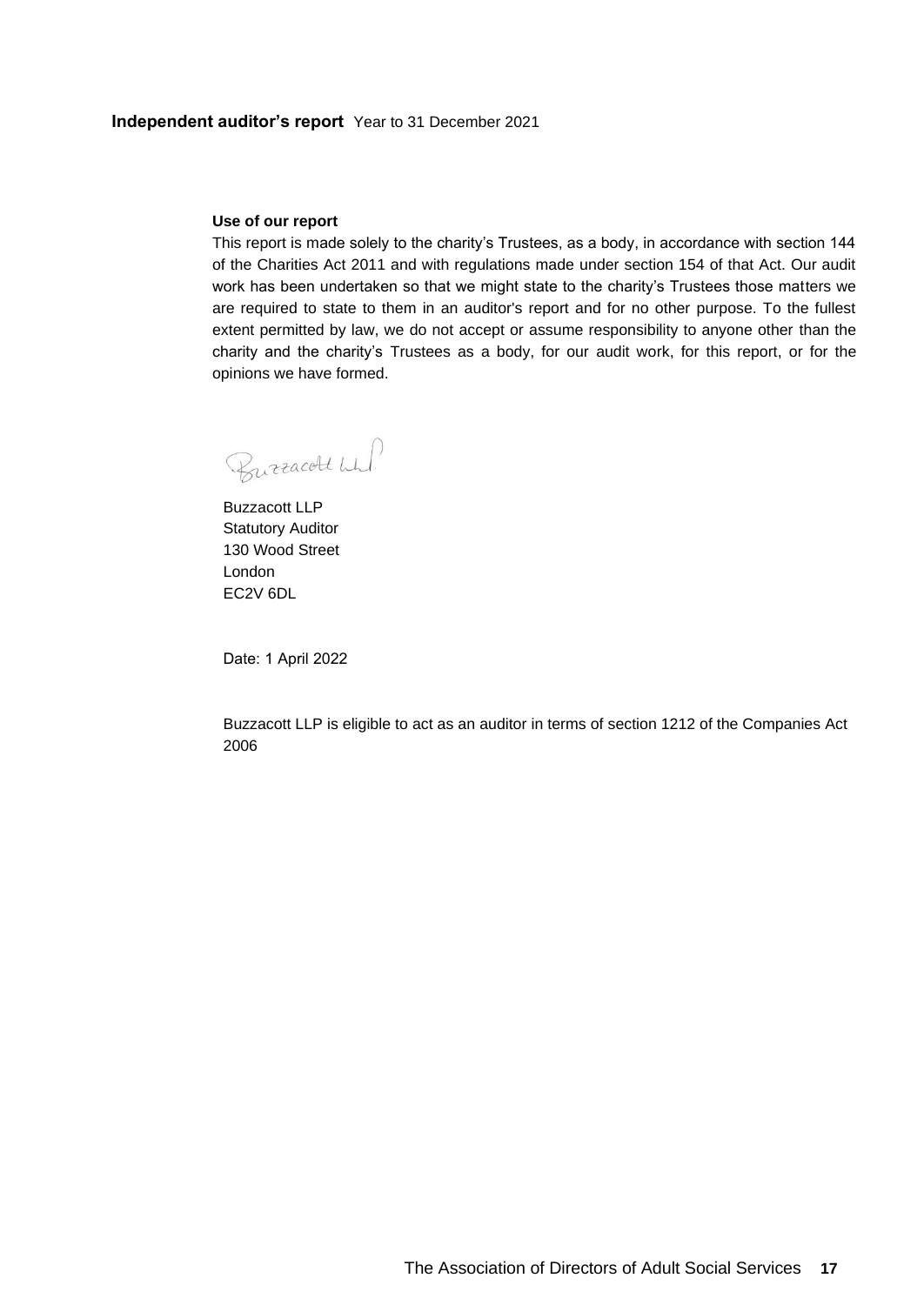# **Statement of financial activities** Year to 31 December 2021

<span id="page-19-0"></span>

|                                                            |              | <b>Total</b><br><b>Funds</b><br>2021 | Total<br><b>Funds</b><br>2020 |
|------------------------------------------------------------|--------------|--------------------------------------|-------------------------------|
|                                                            | <b>Notes</b> | £                                    | £                             |
|                                                            |              |                                      |                               |
| <b>Income</b>                                              |              |                                      |                               |
| Donations and legacies                                     |              |                                      |                               |
| . Gifts in kind                                            |              | 41,200                               | 41,200                        |
| . Donations                                                |              | 87                                   | 300                           |
| Other trading activities                                   |              |                                      |                               |
| . Sponsorship                                              |              | 299,963                              | 277,100                       |
| Interest receivable                                        |              | 1,762                                | 13,487                        |
| Charitable activities                                      |              |                                      |                               |
| . Contracts, grants and service level agreements           | 1            | 2,696,723                            | 2,429,496                     |
| . Subscriptions                                            |              | 386,886                              | 371,295                       |
| . Conferences and seminars                                 | 2            | 112,180                              | 149,394                       |
| Miscellaneous                                              |              | 5,024                                | 4,182                         |
| <b>Total income</b>                                        |              | 3,543,825                            | 3,286,454                     |
| <b>Expenditure</b>                                         |              |                                      |                               |
| Cost of raising funds                                      | 3            | 154,501                              | 71,854                        |
| Expenditure on charitable activities                       |              |                                      |                               |
| . Promotion of high quality social care and social justice | 4            | 3,042,213                            | 2,859,341                     |
| <b>Total expenditure</b>                                   |              | 3,196,714                            | 2,931,195                     |
|                                                            |              |                                      |                               |
| Net movement in funds                                      |              | 347,111                              | 355,259                       |
| <b>Reconciliation of funds:</b>                            |              |                                      |                               |
| . Fund balances brought forward at 1 January               |              | 2,272,453                            | 1,917,194                     |
| . Fund balances carried forward at 31 December             |              | 2,619,564                            | 2,272,453                     |

All of the charity's activities derived from continuing operations during the above two financial periods.

All income and expenditure in the above two financial periods related to unrestricted funds.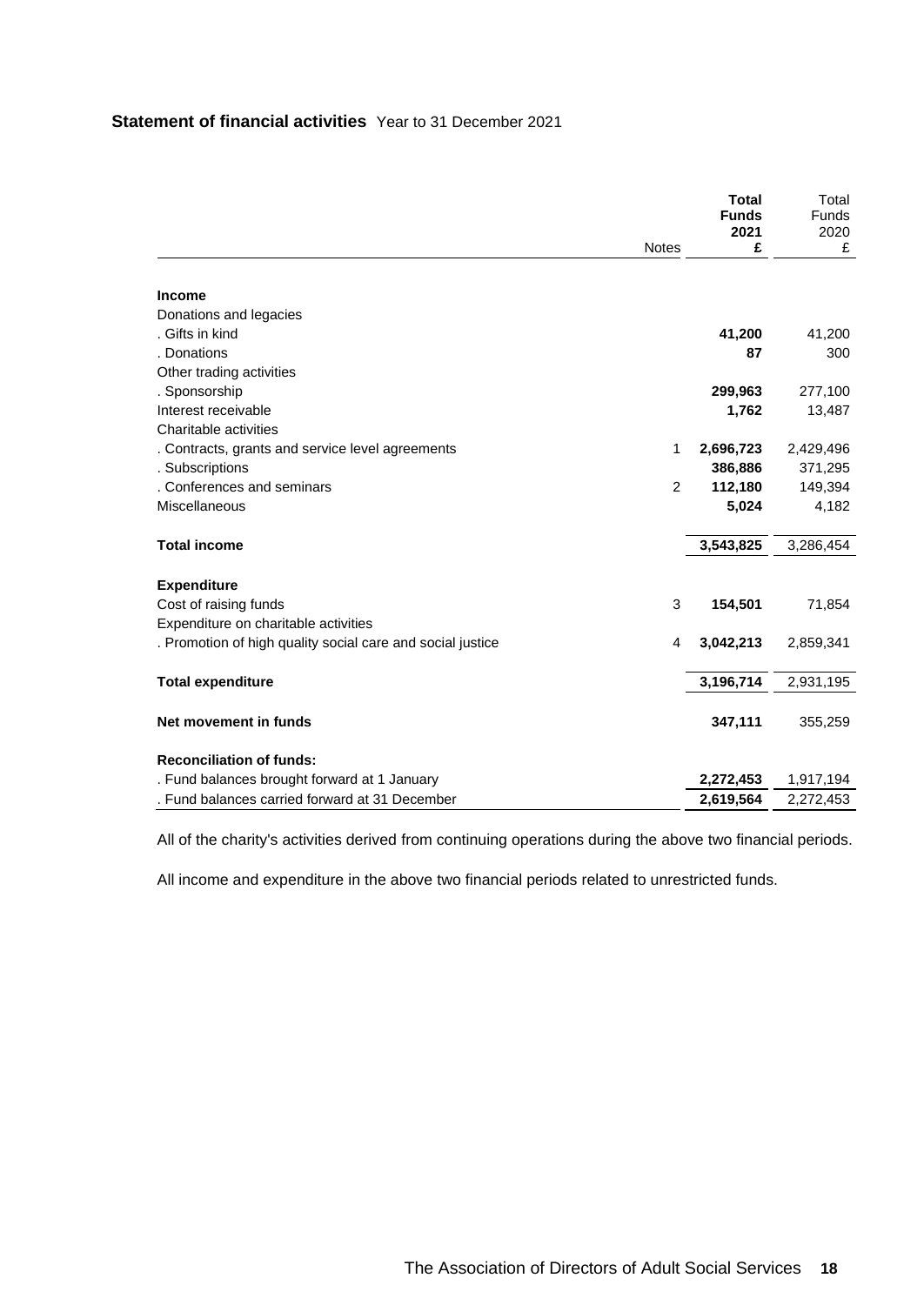# **Balance sheet** 31 December 2021

|                                                 | <b>Notes</b> | 2021<br>£  | 2020<br>£  |
|-------------------------------------------------|--------------|------------|------------|
|                                                 |              |            |            |
| <b>Fixed assets</b>                             |              |            |            |
| Tangible assets                                 | 8            | 5,361      | 8,816      |
| <b>Current assets</b>                           |              |            |            |
| <b>Debtors</b>                                  | 9            | 373,896    | 844,543    |
| Cash deposits                                   |              | 1,015,670  | 420,000    |
| Cash at bank and in hand                        |              | 1,406,332  | 1,762,861  |
|                                                 |              | 2,795,898  | 3,027,404  |
| <b>Liabilities</b>                              |              |            |            |
| Creditors: amounts falling due within one year  | 10           | (181, 695) | (763, 767) |
| <b>Net current assets</b>                       |              | 2,614,203  | 2,263,637  |
|                                                 |              |            |            |
| <b>Total net assets</b>                         |              | 2,619,564  | 2,272,453  |
|                                                 |              |            |            |
| The funds of the charity:<br>Unrestricted funds |              |            |            |
|                                                 |              |            |            |
| . General fund                                  |              | 2,619,564  | 2,272,453  |
| <b>Total funds</b>                              |              | 2,619,564  | 2,272,453  |

<span id="page-20-0"></span>Approved by the trustees and signed on their behalf by:

1. Marsen

Iain Macbeath

Honorary Treasurer

Date of approval: 01.04.2022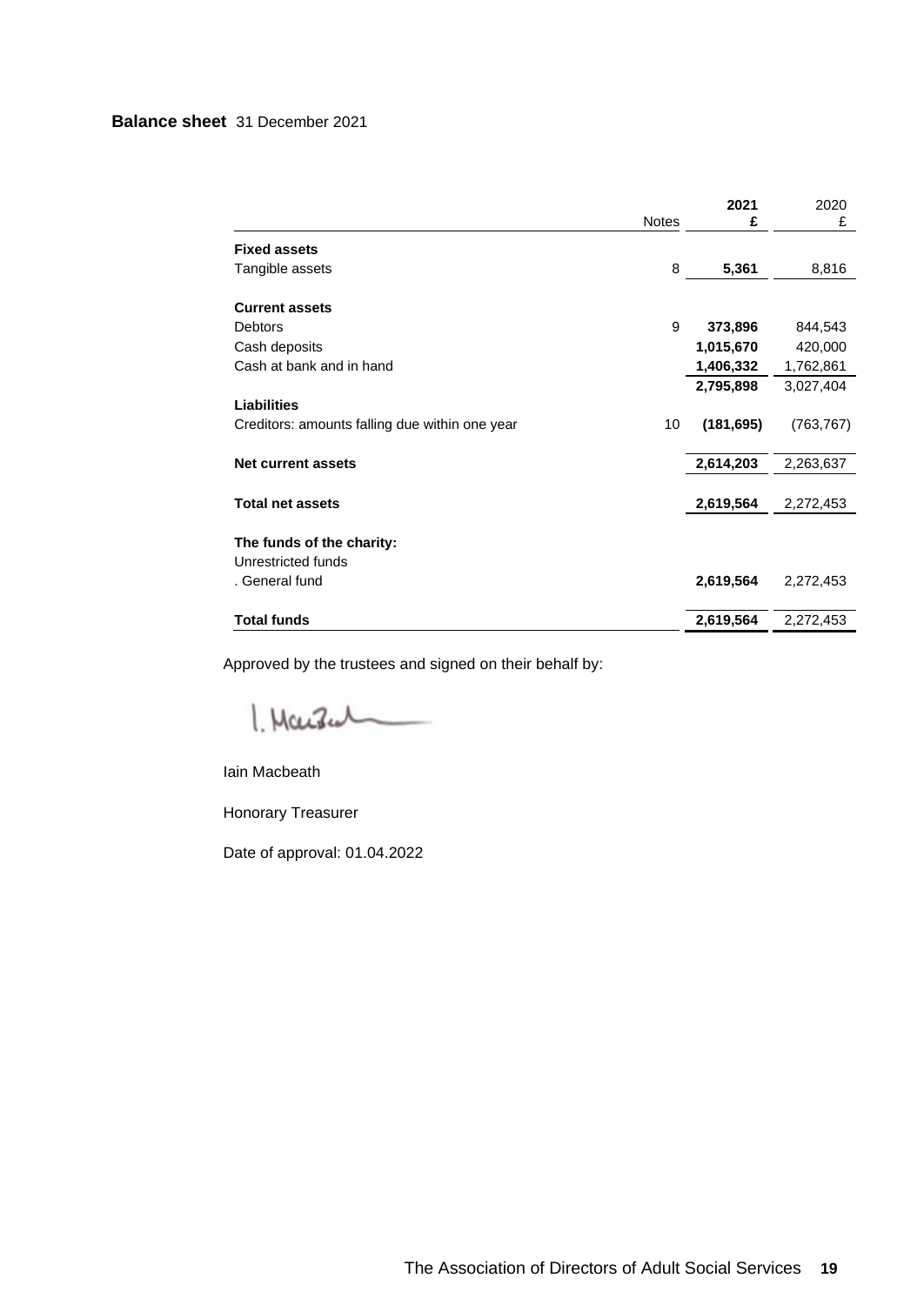# **Statement of cash flows** Year to 31 December 2021

<span id="page-21-0"></span>

|                                                 | <b>Notes</b> | 2021<br>£ | 2020<br>£ |
|-------------------------------------------------|--------------|-----------|-----------|
| Cash flows from operating activities:           |              |           |           |
| Net cash provided by operating activities       | A            | 238,159   | 267,776   |
| Cash flows from investing activities:           |              |           |           |
| Purchase of tangible fixed assets               |              | (780)     | (4,961)   |
| Interest received                               |              | 1,762     | 13.487    |
| Net cash provided by investing activities       |              | 982       | 8,526     |
| Change in cash and cash equivalents in the year |              | 239,141   | 285,302   |
| Cash and cash equivalents at 1 January          | B            | 2,182,861 | 1.897.559 |
| Cash and cash equivalents at 31 December        | в            | 2,422,002 | 2,182,861 |

**Notes to the statement of cash flows for the year to 31 December:**

# **A Reconciliation of net movement in funds to net cash provided by operating activities**

| £<br>Net movement in funds (as per the statement of financial activities)<br>347,111<br>Depreciation<br>4.235<br>Interest receivable<br>(1,762) |                                | 2021    | 2020       |
|-------------------------------------------------------------------------------------------------------------------------------------------------|--------------------------------|---------|------------|
|                                                                                                                                                 |                                |         |            |
|                                                                                                                                                 |                                |         | 355,259    |
|                                                                                                                                                 |                                |         | 2,828      |
|                                                                                                                                                 |                                |         | (13, 487)  |
|                                                                                                                                                 | Decrease (increase) in debtors | 470.647 | (236, 624) |
| (Decrease) increase in creditors<br>(582,072)                                                                                                   |                                |         | 168,800    |
| Net cash provided by operating activities<br>238,159                                                                                            |                                |         | 276,776    |

# **B Analysis of cash and cash equivalents**

|                                 | 2021      | 2020      |
|---------------------------------|-----------|-----------|
| Cash at bank and in hand        | 1,406,332 | 1.762.861 |
| Cash deposits                   | 1.015.670 | 420,000   |
| Total cash and cash equivalents | 2.422.002 | 2.182.861 |

# **C Analysis of changes in net debt**

|                                 | As at 1<br>January<br>2021<br>£ | Movement<br>in year | As at 31<br><b>December</b><br>2021 |
|---------------------------------|---------------------------------|---------------------|-------------------------------------|
| Cash at bank and in hand        | 1,762,861                       | (356, 529)          | 1,406,332                           |
| Cash deposits                   | 420,000                         | 595.670             | 1,015,670                           |
| Total cash and cash equivalents | 2,182,861                       | (239, 141)          | 2,422,002                           |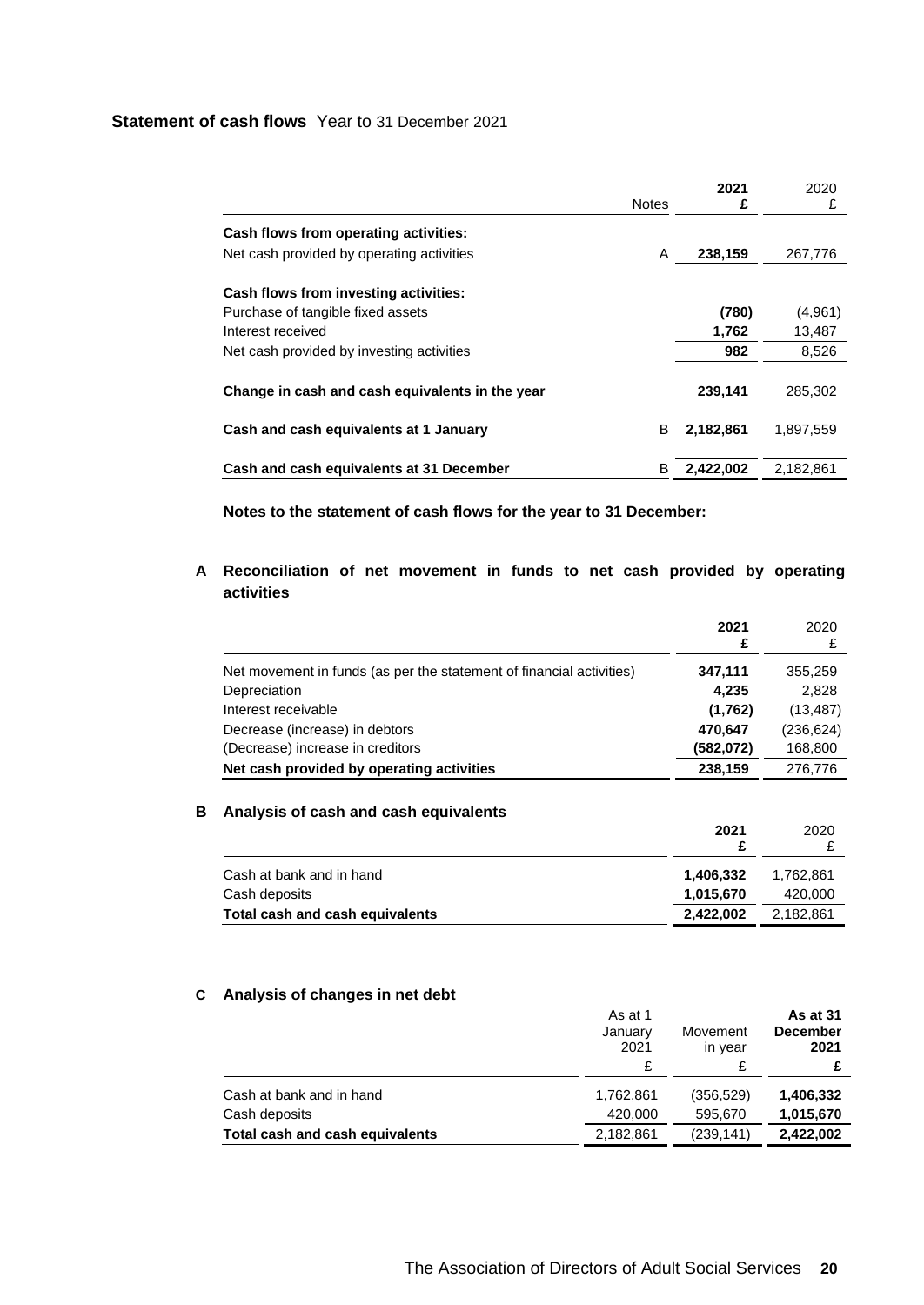<span id="page-22-0"></span>The principal accounting policies adopted, judgements and key sources of estimation uncertainty in the preparation of the financial statements are laid out below.

#### **Basis of preparation**

These financial statements have been prepared for the year to 31 December 2021 with comparative information provided in respect to the year to 31 December 2020. The financial statements are presented in sterling and are rounded to the nearest pound.

The financial statements have been prepared under the historical cost convention with items recognised at cost or transaction value unless otherwise stated in the relevant accounting policies below or the notes to these financial statements.

The financial statements have been prepared in accordance with Accounting and Reporting by Charities: Statement of Recommended Practice applicable to charities preparing their financial statements in accordance with the Financial Reporting Standard applicable in the United Kingdom and Republic of Ireland (Charities SORP FRS 102) issued on 16 July 2014, the Financial Reporting Standard applicable in the UK and Republic of Ireland (FRS 102) and the Charities Act 2011.

The charity constitutes a public benefit entity as defined by FRS 102.

## **Critical accounting estimates and areas of judgement**

Preparation of the financial statements requires the Trustees and management to make significant judgements and estimates.

The items in the financial statements where these judgements and estimates have been made include:

- $\bullet$  the valuation of gifts in kind;
- $\bullet$  the extent of completion of work funded by contractual income;
- $\bullet$  the allocation of support costs;
- $\bullet$  the calculation of the provision for bad and doubtful debts;
- $\bullet$  the expected useful life of tangible fixed assets used to calculate the annual depreciation charge;
- assessing future income and expenditure flows for the purpose of assessing going concern (see below).

### **Assessment of going concern**

The Trustees have assessed whether the use of the going concern assumption is appropriate in preparing these financial statements. The Trustees have made this assessment in respect to a period of at least one year from the date of approval of these financial statements.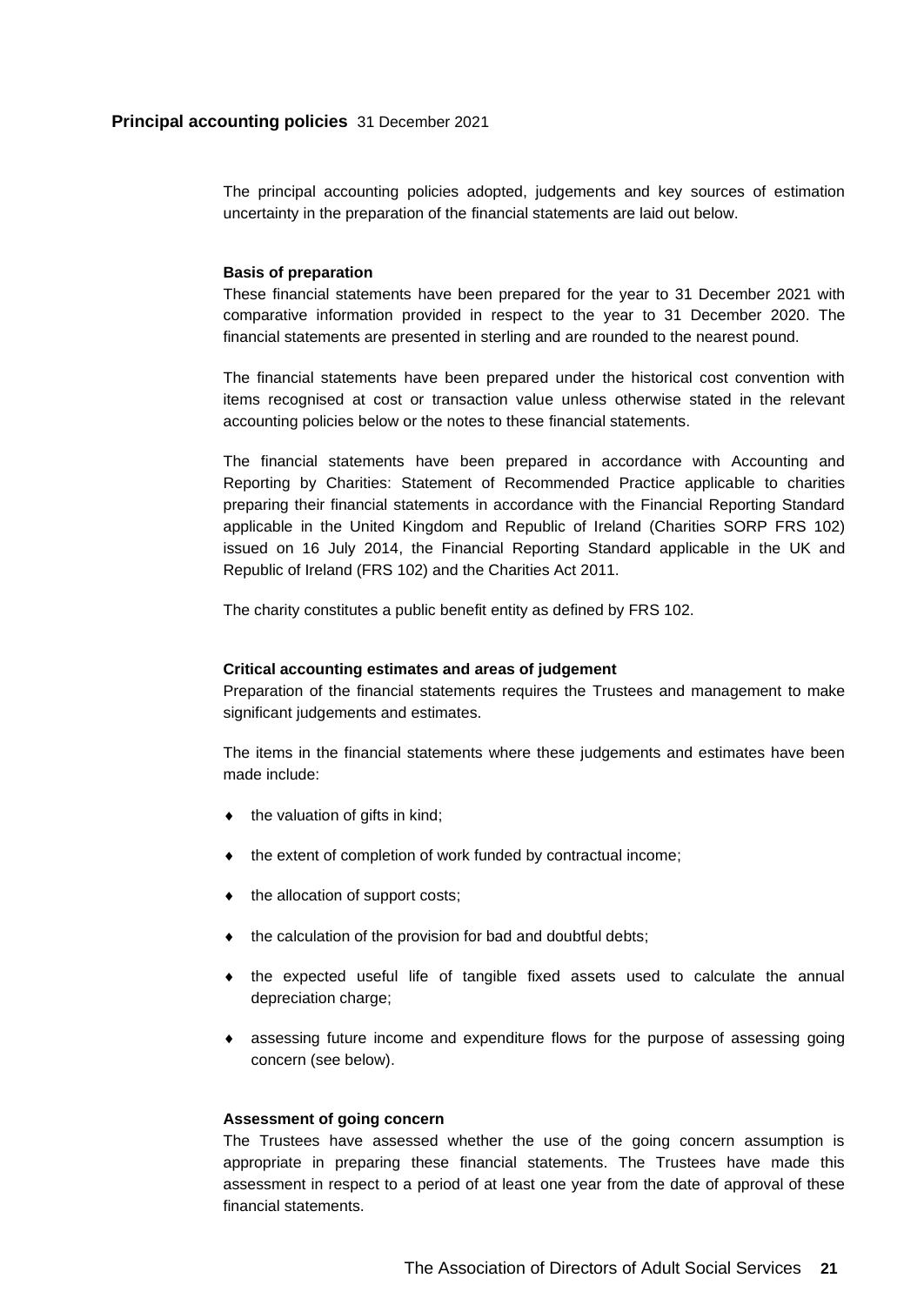## **Principal accounting policies** 31 December 2021

#### **Assessment of going concern** (continued)

The charity had liquid reserves at 31 December 2021 in excess of the amount set out in its reserves policy. The Trustees are of the opinion that the charity will have sufficient resources to meet its liabilities as they fall due including sufficient to enable the charity to operate in the exceptional circumstances created by Covid-19. The most significant areas of judgement that affect items in the financial statements are detailed above.

#### **Income recognition**

Income is recognised in the period in which the charity has entitlement to the income, the amount of income can be measured reliably and it is probable that the income will be received.

Income comprises donations (being gifts in kind), sponsorship income, interest receivable, income from charitable activities (comprising grants and contractual income, subscriptions, conference and seminar income and fees) and miscellaneous income.

Gifts in kind (i.e. donated services) are recognised in the period in which it is probable that the economic benefits will flow to the charity, provided they can be measured reliably. This is normally when the service is provided to the charity. Such income is recognised on the basis of the value of the gift to the charity which is the amount the charity would have been willing to pay to obtain facilities or services of equivalent economic benefit on the open market. An equivalent amount is included as expenditure.

Sponsorship income is recognised when the charity has entitlement to the income under the relevant sponsorship agreement.

Interest on funds held on deposit is included when receivable and the amount can be measured reliably by the charity; this is normally upon notification of the interest paid of payable by the bank.

Income from charitable activities being grants and/or contractual income and income from fees and conferences or seminars is measured at the fair value of the consideration received or receivable, excluding discounts and rebates. Grants from government and other agencies are included as income from charitable activities where these amount to a contract for services, but as donations where the money is given in response to an appeal or with greater freedom of use, for example monies for core funding. Income in respect to seminars and conferences is recognised when the charity has entitlement to such income which is normally on the date of the relevant seminar or conference.

Miscellaneous income is measured at fair value and accounted for on an accruals basis.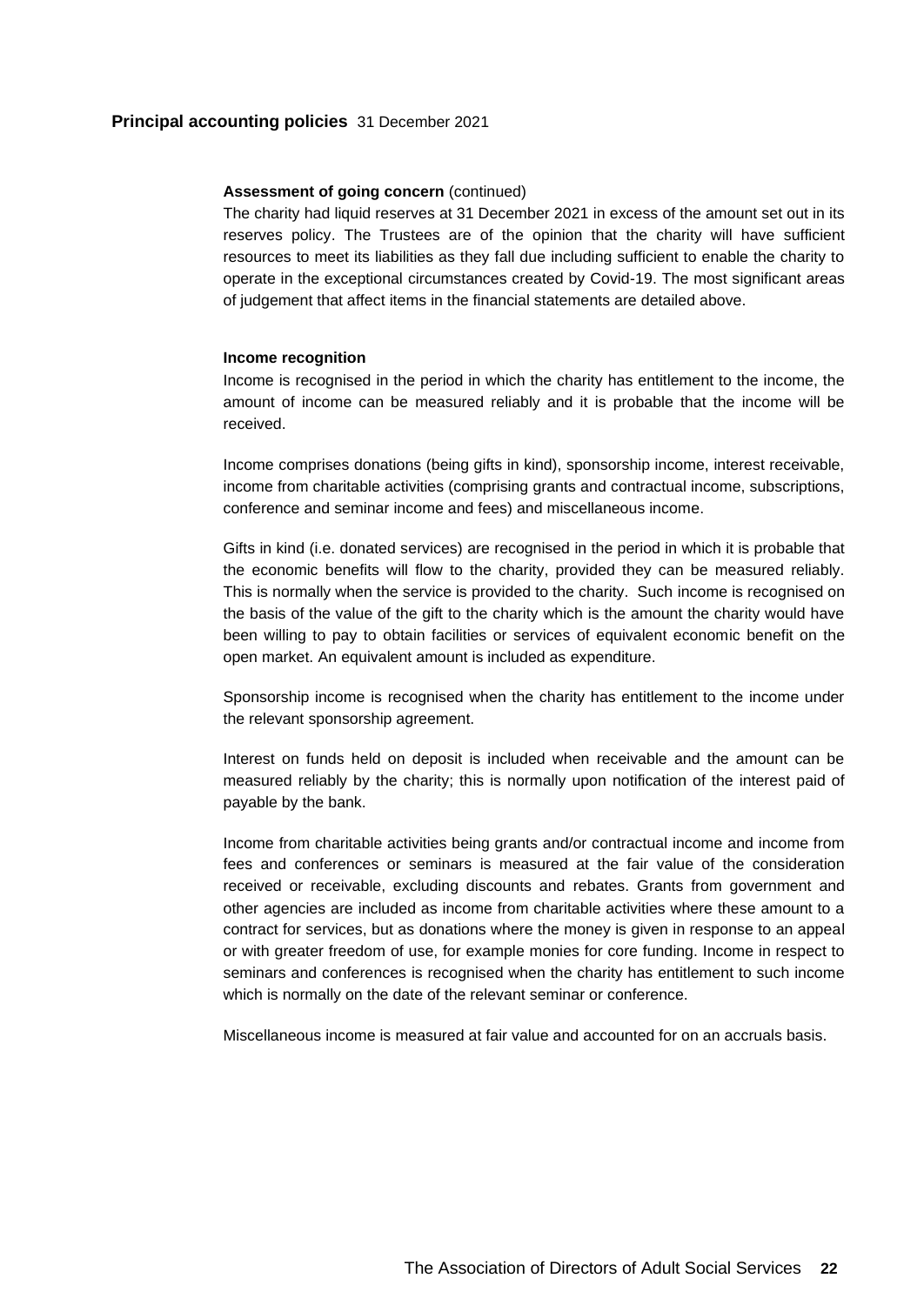# **Expenditure recognition**

Liabilities are recognised as expenditure as soon as there is a legal or constructive obligation committing the charity to make a payment to a third party, it is probable that a transfer of economic benefits will be required in settlement and the amount of the obligation can be measured reliably.

All expenditure is accounted for on an accruals basis and is stated inclusive of irrecoverable VAT. Expenditure comprises direct costs and support costs. All expenses, including support costs, are allocated or apportioned to the applicable expenditure headings. The classification between activities is as follows:

- Expenditure on raising funds includes all expenditure associated with raising funds for the charity
- Expenditure on charitable activities includes all costs associated with furthering the charitable purposes of promoting high quality social care and social justice

## **Allocation of support and governance costs**

Support costs represent indirect charitable expenditure. In order to carry out the primary purposes of the charity, it is necessary to provide support in the form of personnel development, accounting support, provision of office services and equipment and a suitable working environment.

Governance costs comprise the costs involving the public accountability of the charity (including audit costs) and costs in respect to its compliance with regulation and good practice.

Support costs and governance costs are apportioned based on staff time. This basis is consistent with the use of resources.

#### **Tangible fixed assets**

All assets with a cost in excess of £1,000 and an expected useful life exceeding one year are capitalised and depreciated.

Tangible fixed assets are capitalised and depreciated at the following annual rates in order to write them off over their estimated useful lives:

IT and Communications equipment 33.3% per annum based on cost

Depreciation is charged form the date of acquisition.

# **Debtors**

Debtors are recognised at their settlement amount, less any provision for nonrecoverability. Prepayments are valued at the amount prepaid. They have been discounted to the present value of the future cash receipt where such discounting is material.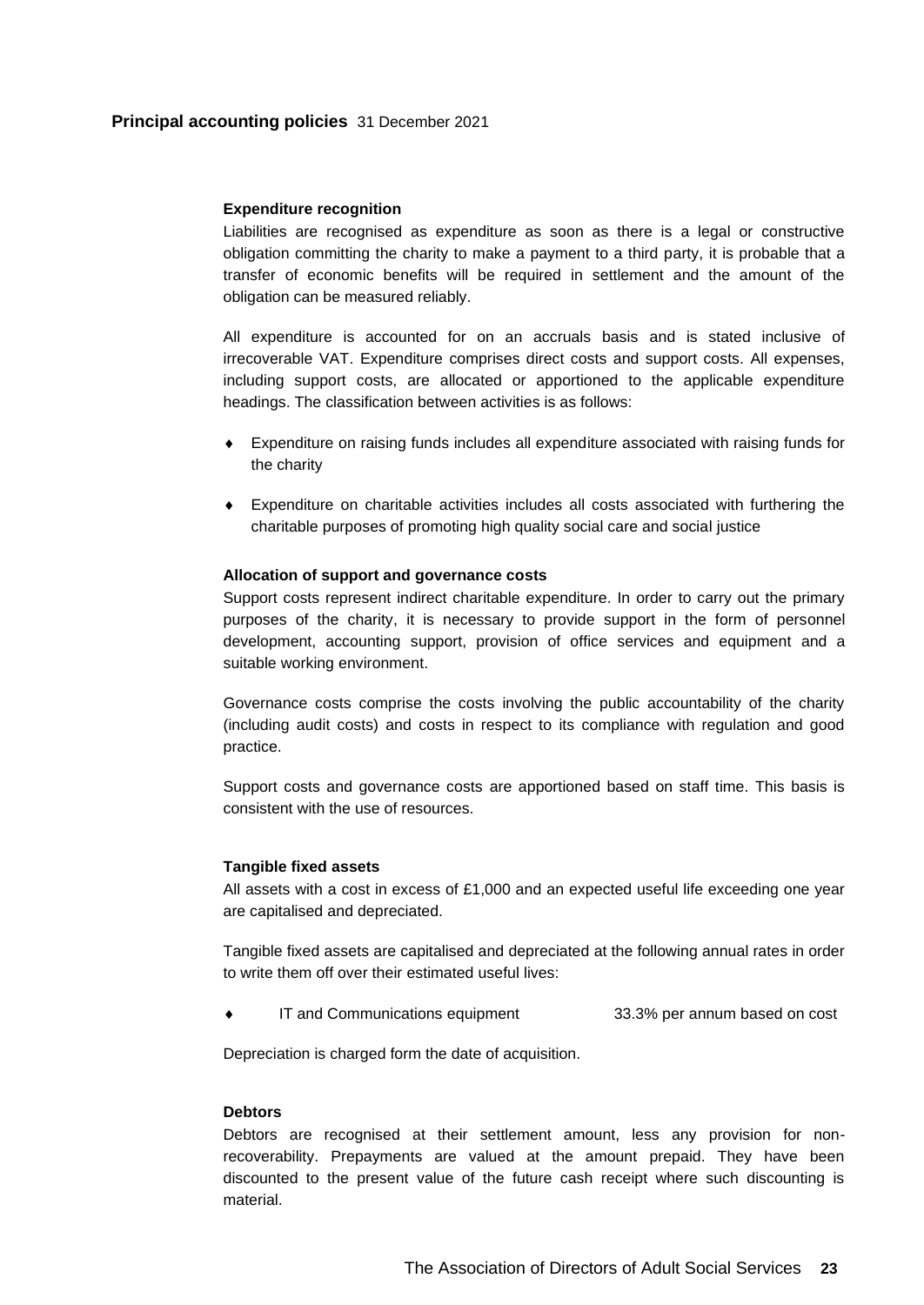## **Cash at bank and in hand and short term deposits**

Cash at bank and in hand represents such accounts and instruments that are available on demand or have a maturity of less than three months from the date of acquisition. Deposits for more than three months but less than one year have been disclosed as short term deposits.

### **Creditors and provisions**

Creditors and provisions are recognised when there is an obligation at the balance sheet date as a result of a past event, it is probable that a transfer of economic benefit will be required in settlement, and the amount of the settlement can be estimated reliably. Creditors and provisions are recognised at the amount the charity anticipates it will pay to settle the debt. They have been discounted to the present value of the future cash payment where such discounting is material.

## **Taxation**

ADASS is a registered charity and, therefore, is not liable to income tax or corporation tax on income derived from its charitable activities, as it falls within the various exemptions available to registered charities.

### **Fund structure**

The general fund represents those monies which are freely available for application towards achieving any charitable purpose that falls within ADASS's charitable objects.

Designated funds are defined as unrestricted funds set aside by the Trustees for particular purposes in the future. The Trustees have the power to reallocate such funds within unrestricted funds until expended.

### **Staff costs**

<span id="page-25-0"></span>The staff group is made up of direct employees and those employed by the Local Government Association (LGA) on behalf of the charity. Salaries and associated costs for secondees, including contributions to a defined benefit pension scheme operated by the LGA, are initially met by the LGA and then are recharged to the charity. These recharged staff costs are included as expenditure in the statement of financial activities as incurred.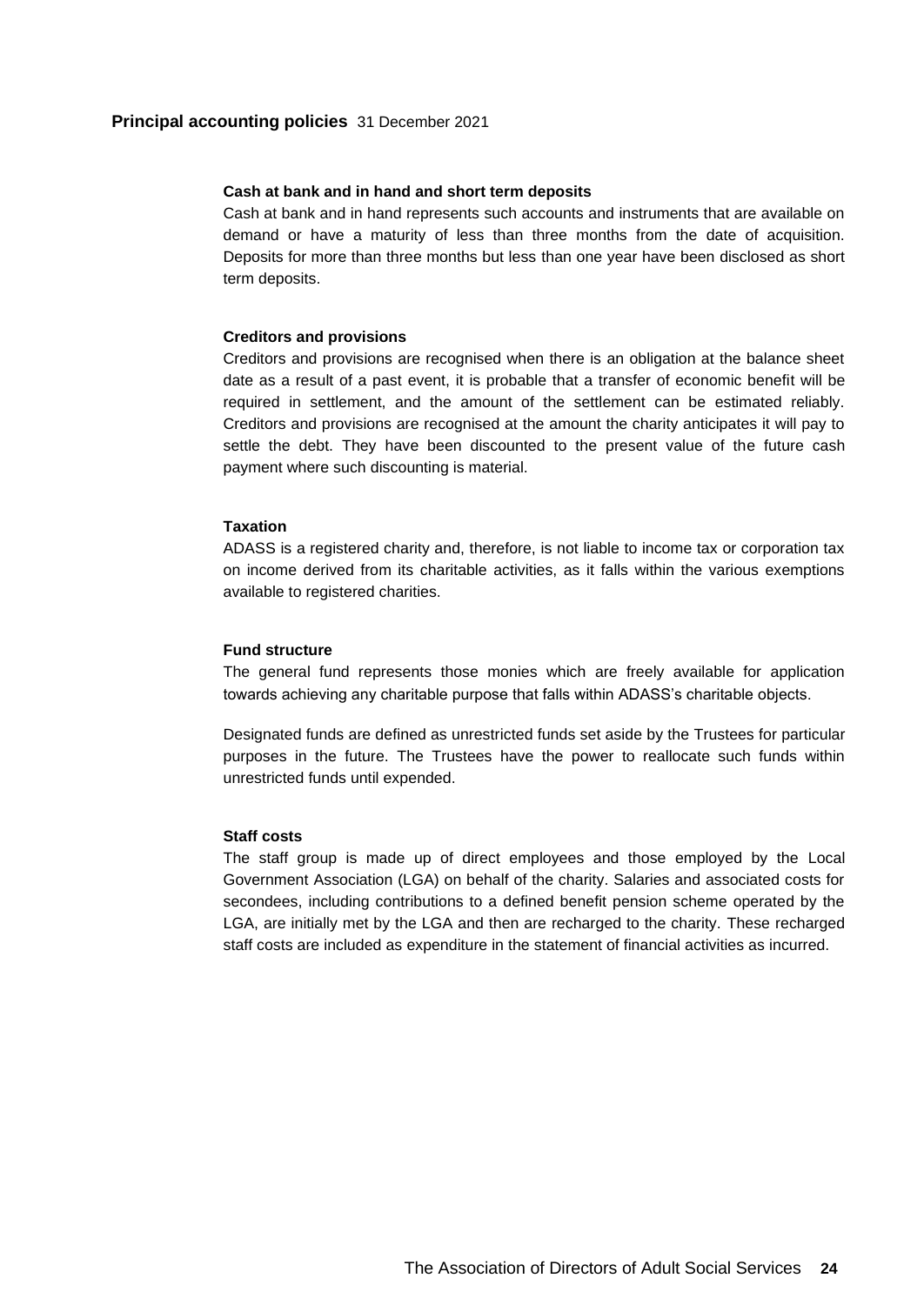<span id="page-26-0"></span>

| 1 |  |  |  |  | <b>Contracts, grants and service level agreements</b> |
|---|--|--|--|--|-------------------------------------------------------|
|---|--|--|--|--|-------------------------------------------------------|

|                                                                  | Total        | Total        |
|------------------------------------------------------------------|--------------|--------------|
|                                                                  | <b>Funds</b> | <b>Funds</b> |
|                                                                  | 2021         | 2020         |
|                                                                  | £            | £            |
| Department of Health and Social Care                             |              |              |
| . Leadership and Expert Advice on Adult Social Care              | 166,667      | 166,667      |
| . Liberty Protection Safeguards                                  | 19,718       | 95,336       |
| . ASCOF                                                          | 32,015       | 47,222       |
| . Carers Day Services                                            |              | 47,262       |
| . Efficient and Effective Carers Intervention                    |              | 117,264      |
| . Data Outcomes Board Work                                       | 10,200       |              |
| . Covid-19 funding                                               | 2,151,804    | 1,290,095    |
| . Contingency planning for the UK's exit from the European Union |              | 493,053      |
| <b>Local Government Association</b>                              |              |              |
| . Covid-19 Contract                                              |              | 106,781      |
| . CHIP SCCMR                                                     | 161,583      | 60,000       |
| Home Office EUSS Grant*                                          | 144,756      | 5,816        |
| <b>IMPACT</b>                                                    | 9,980        |              |
| 2021 Total funds                                                 | 2,696,723    | 2,429,496    |

\*The Home Office EUSS Grant has been claimed by ADASS based on expenditure incurred in the year for the EU Settlement Scheme project with all funds being spent at year end. All other income from contracts, grants and service level agreements were unrestricted in both the above years.

# **2 Conferences and seminars**

|                            | <b>Total</b> | Total        |
|----------------------------|--------------|--------------|
|                            | <b>Funds</b> | <b>Funds</b> |
|                            | 2021         | 2020         |
|                            | £            | £            |
| Spring seminar             | 75,650       | 86,129       |
| <b>Biennial conference</b> |              | 63,265       |
| <b>Mental Health Week</b>  | 5,800        |              |
| September Summit           | 30,730       |              |
| 2021 Total funds           | 112,180      | 149.394      |

All income from conferences and seminars was unrestricted in both the above years.

### **3 Raising funds**

|                                                                                         | Total<br><b>Funds</b><br>2021 | Total<br><b>Funds</b><br>2020 |
|-----------------------------------------------------------------------------------------|-------------------------------|-------------------------------|
| Costs of raising sponsorship and donations<br>Other costs associated with raising funds | 151,085<br>3.416              | 71.253<br>601                 |
| 2021 Total funds (note 3)                                                               | 154,501                       | 71.854                        |

All expenditure on raising funds was unrestricted in both the above years.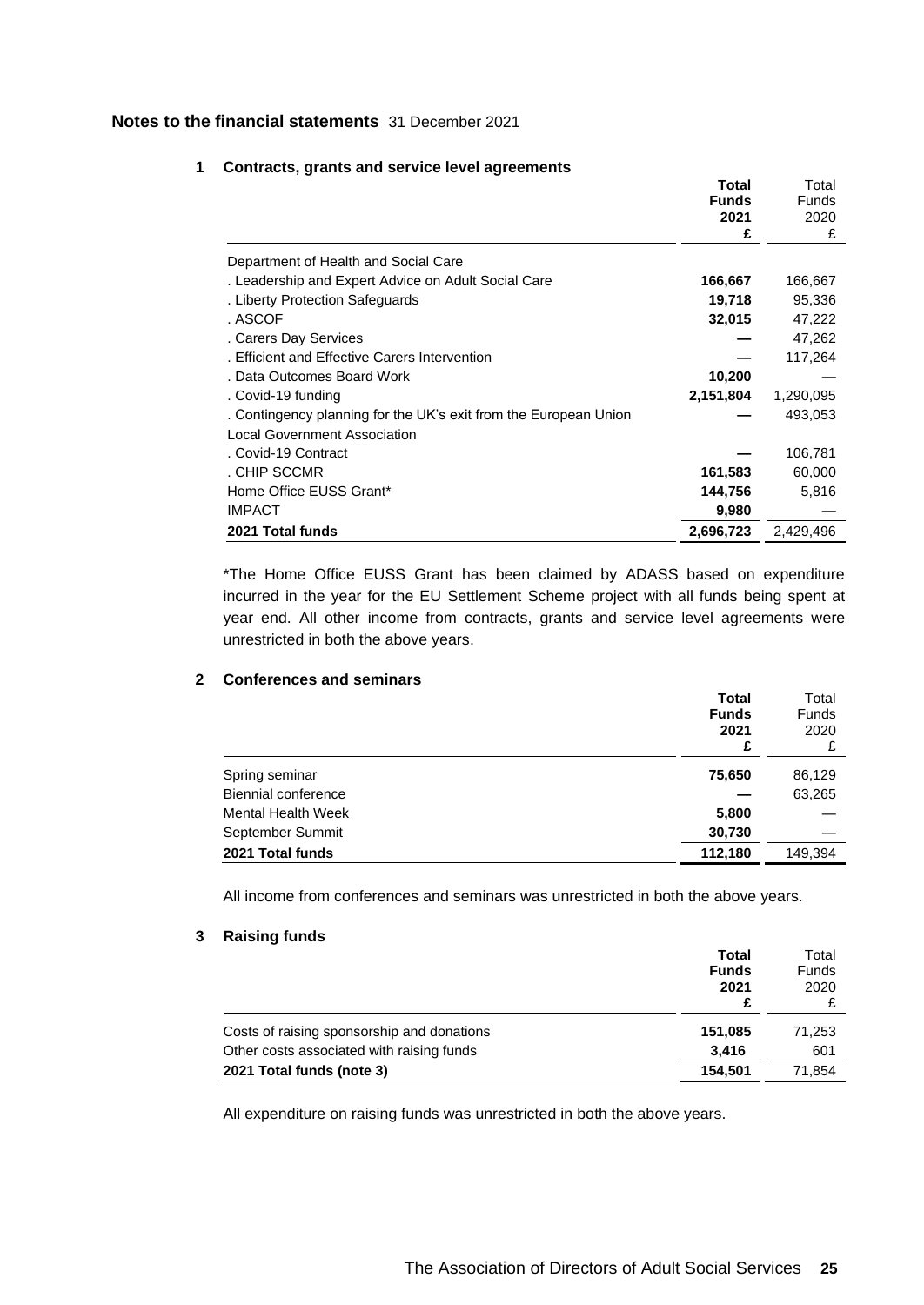|                                                                  | Total        | Total        |
|------------------------------------------------------------------|--------------|--------------|
|                                                                  | <b>Funds</b> | <b>Funds</b> |
|                                                                  | 2021         | 2020         |
|                                                                  | £            | £            |
| <b>Special Projects</b>                                          |              |              |
| . Neighbourhood Integration Project                              |              | 2,389        |
| . LGA CHIP Covid-19                                              |              | 84,954       |
| . LGA CHIP SCCMR                                                 |              | 6,000        |
| . Contingency planning for the UK's exit from the European Union |              | 50,806       |
| . DHSC Unpaid Carers Day                                         |              | 12,632       |
| . DHSC LPS                                                       |              | 61,411       |
| . DHSC Covid-19                                                  | 414,109      | 204,040      |
| . ASCOF                                                          | 28,247       | 35,453       |
| . EUSS                                                           | 116,384      | 5,186        |
| . Efficient and Effective Carers Intervention                    |              | 17,000       |
| . Data Outcome Board                                             | 10,200       |              |
| . Impact 21                                                      | 1,026        |              |
| . LGA CHIP staffing 20-21                                        | 49,083       |              |
| . LGA CHIP staffing 21-22                                        | 112,500      |              |
| . LPS Co-ordinator                                               | 19,717       |              |
| <b>Support to ASC</b>                                            |              |              |
| . LGA CHIP SCCMR                                                 |              | 54,000       |
| . DHSC Unpaid Carers Day                                         | (3,500)      | 32,100       |
| . Contingency planning for the UK's exit from the European Union |              | 55,390       |
| . DHSC Covid-19                                                  | 1,733,789    | 1,047,975    |
| . Efficient and Effective Carers Intervention                    |              | 65,250       |
| . EU Comms                                                       |              | 369,475      |
| . CHIP carers                                                    | 32,625       |              |
| Conferences & seminars                                           | 44,719       | 55,092       |
| Subscriptions                                                    | 2,758        | 2,650        |
| Administration expenses                                          | 4,598        | 4,399        |
| <b>Bad debts</b>                                                 | 7,368        | (4, 479)     |
| IT development costs*                                            | 26,937       | 26,000       |
| Professional fees**                                              | 17,068       | 16,693       |
| Staff travel, subsistence and accommodation                      | 583          | 767          |
| Support to the President                                         | 28,750       | 48,000       |
| Irrecoverable VAT                                                | 15,481       | 30,537       |
| Support costs (note 5)                                           | 375,536      | 572,793      |
| Depreciation                                                     | 4,235        | 2,828        |
| 2021 Total funds                                                 | 3,042,213    | 2,859,341    |

# **4 Promotion of high quality social care and social justice**

\*The majority of these costs relate to donated services in relation to website work provided by OLM Systems.

\*\*In 2020, £15,200 relates to donated services in relation to professional advice provided by Cordis Bright.

There was no restricted expenditure for the promotion of high quality social care and social justice in either of the above years.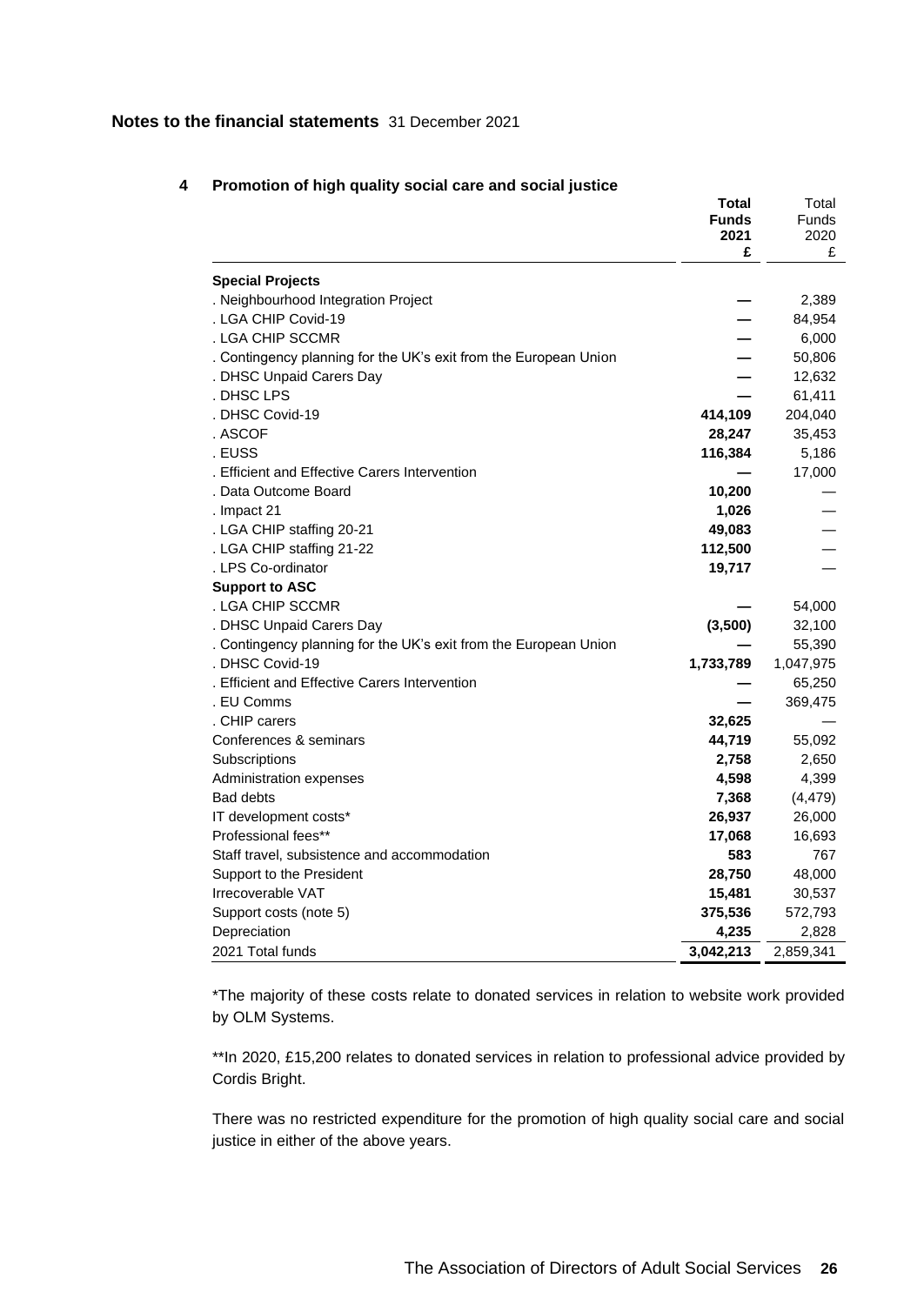# **5 Support costs**

|                                                                   | <b>Staff costs</b> | <b>Office</b><br>costs | Total<br>2021 | Staff costs | Office<br>costs | Total<br>2020 |
|-------------------------------------------------------------------|--------------------|------------------------|---------------|-------------|-----------------|---------------|
| Costs of raising funds (note 3)<br>Costs of charitable activities | 151.085            | 3.416                  | 154.501       | 71.253      | 601             | 71.854        |
| (note 4)                                                          | 301.629            | 73.907                 | 375.536       | 486.390     | 86.403          | 572,793       |
|                                                                   | 452.714            | 77.323                 | 530.037       | 557.643     | 87.004          | 644.647       |

Support costs have been allocated based on staff time. This basis is consistent with the use of resources.

Office costs include the costs for office accommodation, IT and HR support. These are based on a service level agreement with the LGA.

Support costs above include the following governance costs:

|                                                     | 2021<br>£ | 2020<br>£ |
|-----------------------------------------------------|-----------|-----------|
| Auditor's remuneration                              |           |           |
| . Current year                                      | 7,830     | 7,600     |
| . Other services                                    | 2,060     | 2,000     |
| Insurance                                           |           |           |
| .Trustees' indemnity                                | 558       | 537       |
| .Other                                              | 739       | 758       |
| Trustees', Executive Committee and meeting expenses | 3,761     | 8,009     |
|                                                     | 14,948    | 18,904    |

Governance costs comprise the costs involving the public accountability of the charity (including audit costs) and costs in respect to its compliance with regulation and good practice.

# **6 Staff costs**

The number of persons employed by the LGA on behalf of the charity or employed directly by the charity during the year was:

|           | 2021<br>No. | 2020<br>No. |
|-----------|-------------|-------------|
| Full time | 7.0         | 9.8         |
| Part time | 8.3         | 3.2         |
| Total     | 15.3        | 13.0        |

Average head count for the number of employees in the year was 11.6 (2020: 11.2)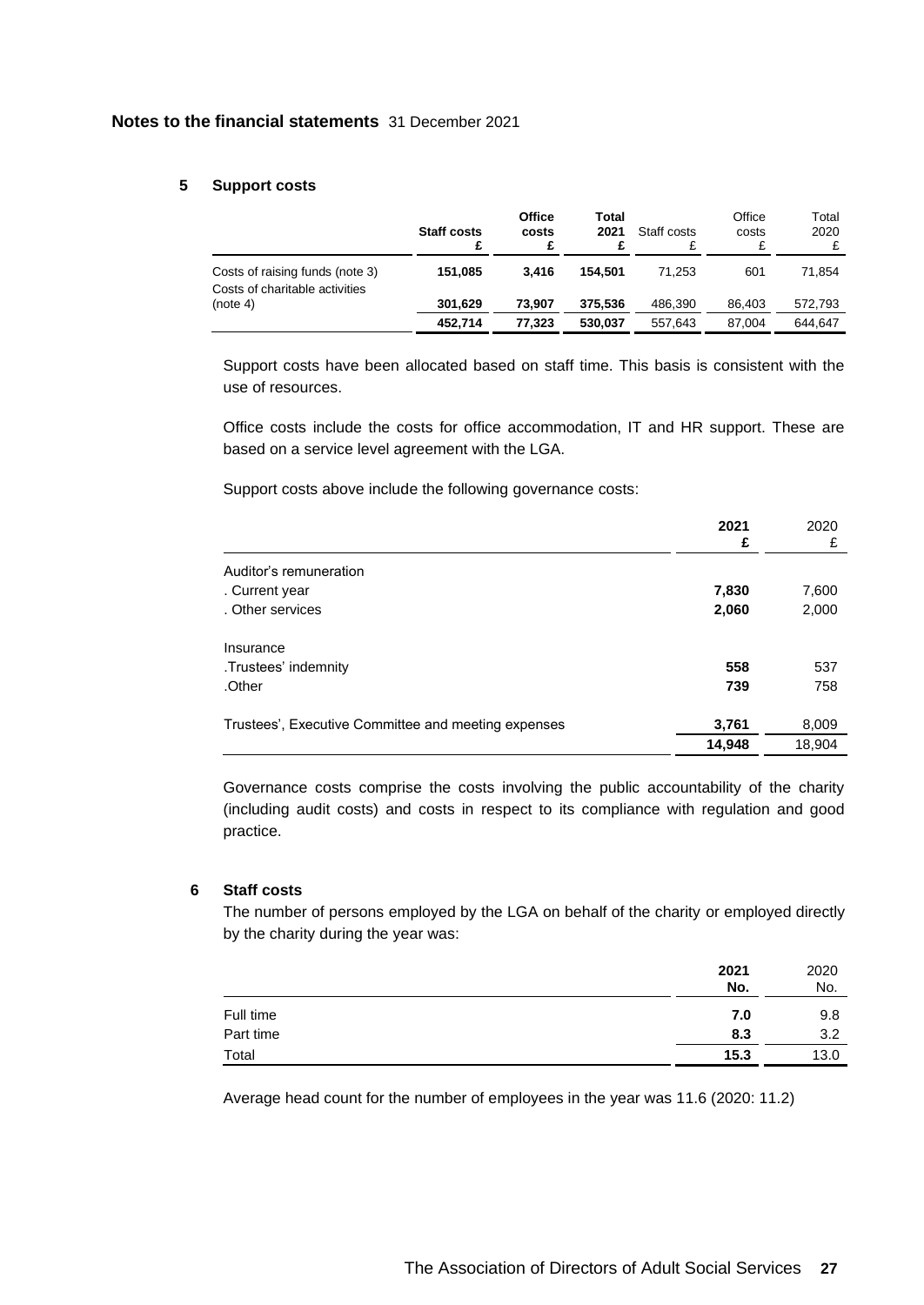#### **6 Staff costs** (continued)

|                                              | 2021<br>£ | 2020<br>£ |
|----------------------------------------------|-----------|-----------|
| Staff costs during the year were as follows: |           |           |
| Wages and salaries                           | 887,428   | 699,509   |
| Social security costs                        | 96,580    | 75,924    |
| Pension costs                                | 39,491    | 39,635    |
|                                              | 1,023,499 | 815,068   |
| Payments to subcontractors                   | 173,783   | 222,057   |
| Other staff costs                            | 6,699     | 389       |
|                                              | 1,203,981 | 1,037,514 |

Details of the number of employees with emoluments greater than £60,000 (excluding employer's National Insurance and pension contributions) are as follows:

|                     | 2021<br>No. | 2020<br>No. |
|---------------------|-------------|-------------|
| £60,001 - £70,000   | 2           |             |
| £70,001 - £80,000   | 2           | ົ           |
| £80,001 - £90,000   |             |             |
| £120,001 - £130,000 |             |             |

During the year the following pension contribution amounts were paid in respect to the above higher paid employees:

|                       | 2021   | 2020<br>- |
|-----------------------|--------|-----------|
| Pension contributions | 32,794 | 26,739    |

The key management personnel of the charity in charge of directing, controlling, running and operating the charity on a day to day basis comprise the Trustees, the Chief Executive, the Deputy Chief Executive and the Resource Manager of the charity.

The total remuneration (including taxable benefits and employer's national insurance contributions but excluding employer's pension contributions) of the key management personnel for the year was £293,570 (2020 - £297,752).

### **7 Trustees' expenses and remuneration**

ADASS Trustees have an active role as the face and voice of the organisation, including influencing policy and developing partner relationships nationally. Out of pocket expenses incurred performing this role are reimbursed to Trustees or paid for directly by ADASS on their behalf.

During the year, expenses totalling £3,735 (2020: £7,793) have been incurred in respect of three Trustees (2020: two). Expenses comprise hotel accommodation of £nil (2020: £236), travel of £60 (2020: £957), and subsistence and other expenses of £3,675 (2020: £6,600).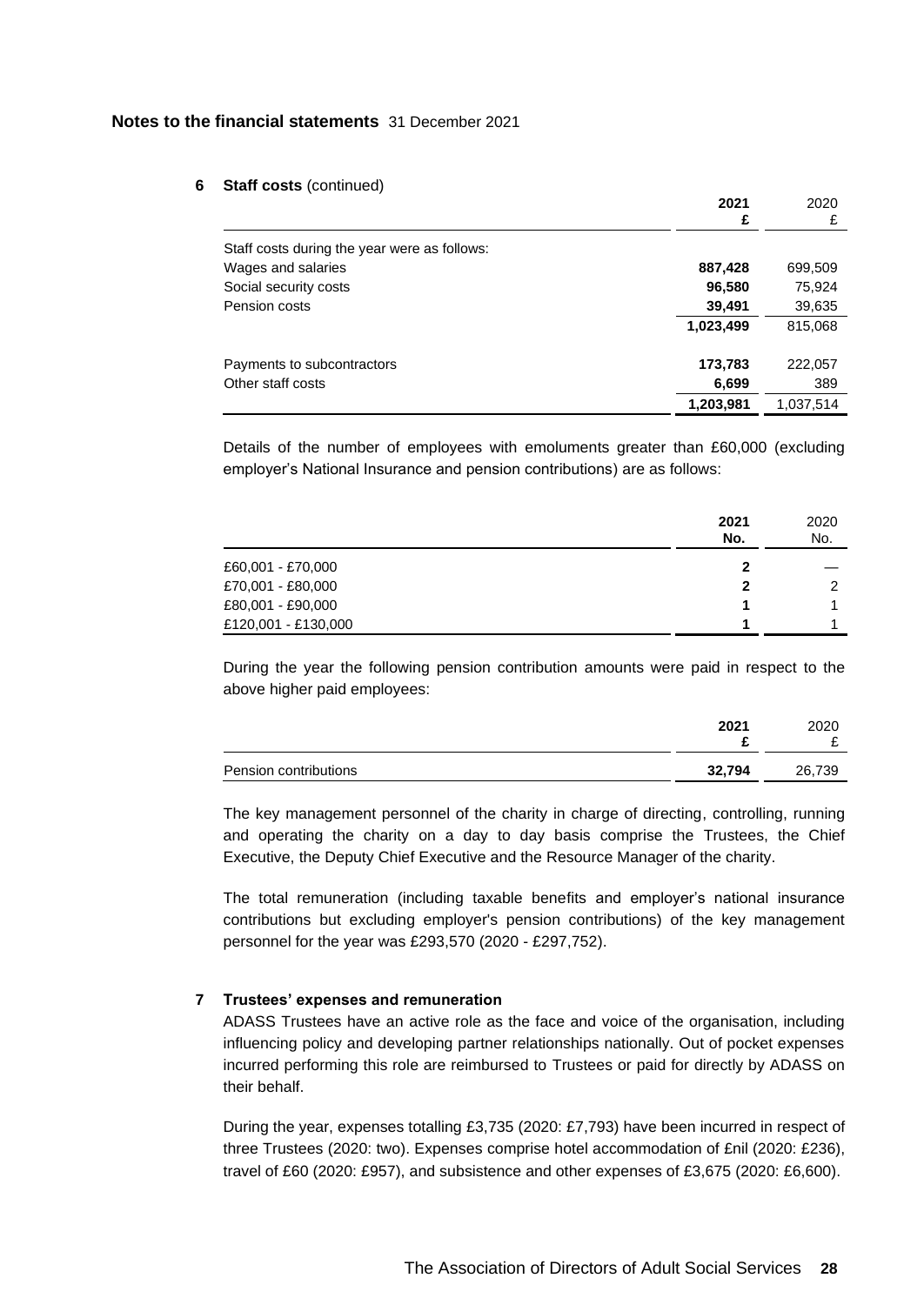# **7 Trustees' expenses and remuneration** (continued)

No Trustee received any remuneration in the year (2020: £nil) from the charity.

The charity has purchased insurance to protect it from any loss arising from the neglect or defaults of its Trustees, employees and agents and to indemnify the Trustees or other officers against the consequences of any neglect or default on their part. The insurance premium paid by the charity during the year totalled £558 (2020: £537) and provides cover of up to a maximum of £1 million (2020: £1 million).

### **8 Tangible fixed assets**

|                        | IT &<br><b>Comms</b><br>equipment<br>2020<br>£ |
|------------------------|------------------------------------------------|
| Cost                   |                                                |
| At 1 January 2021      | 12,251                                         |
| Additions              | 781                                            |
| At 31 December 2021    | 13,030                                         |
| <b>Depreciation</b>    |                                                |
| At 1 January 2021      | 3,436                                          |
| Charge for the year    | 4,235                                          |
| At 31 December 2021    | 7,671                                          |
| Net book value         |                                                |
| As at 31 December 2021 | 5,361                                          |
| As at 31 December 2020 | 8,816                                          |

# **9 Debtors**

|                                       | 2021<br>£ | 2020    |
|---------------------------------------|-----------|---------|
| Contract income and grants receivable | 297,048   | 697,285 |
| Other debtors                         | 52,600    | 126,686 |
| Prepayments                           | 24,248    | 20,572  |
|                                       | 373,896   | 844.543 |